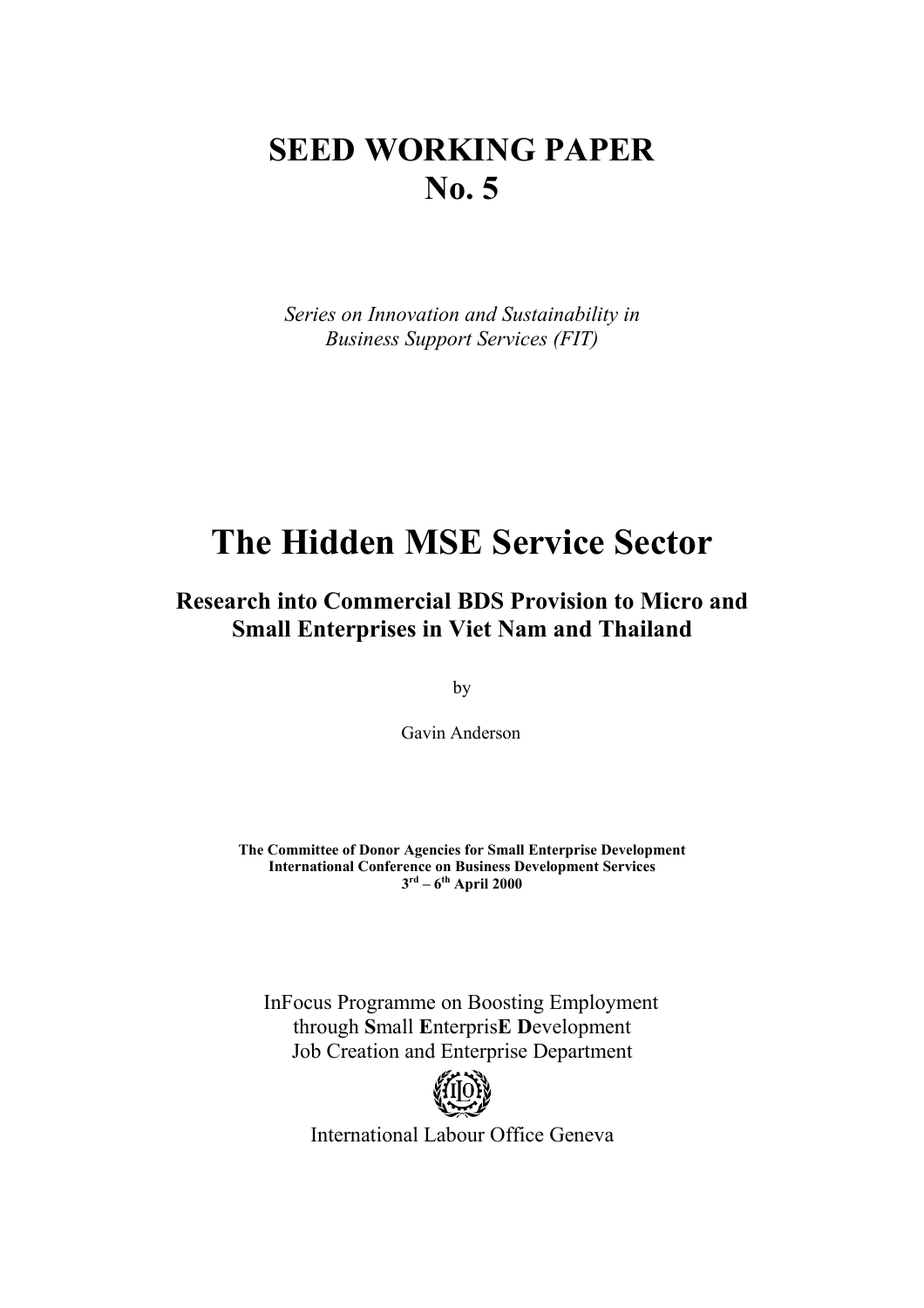Copyright © International Labour Organization 2001

Publications of the International Labour Office enjoy copyright under Protocol 2 of the Universal Copyright Convention. Nevertheless, short excerpts from them may be reproduced without authorization, on condition that the source is indicated. For rights of reproduction or translation, application should be made to the Publications Bureau (Rights and Permissions), International Labour Office, CH-1211 Geneva 22, Switzerland. The International Labour Office welcomes such applications.

Libraries, institutions and other users registered in the United Kingdom with the Copyright Licensing Agency, 90 Tottenham Court Road, London W1T 4LP [Fax: (+44) (0)20 7631 5500; e-mail: cla@cla.co.uk], in the United States with the Copyright Clearance Center, 222 Rosewood Drive, Danvers, MA 01923 [Fax: (+1) (978) 750 4470; e-mail: info@copyright.com] or in other countries with associated Reproduction Rights Organizations, may make photocopies in accordance with the licences issued to them for this purpose.

ISBN 92-2-112170-4

*First published 2000* 

The responsibility for opinions expressed in signed articles, studies and other contributions rests solely with their authors, and publication does not constitute an endorsement by the International Labour Office of the opinions expressed in them.

Reference to names of firms and commercial products and processes does not imply their endorsement by the International Labour Office, and any failure to mention a particular firm, commercial product or process is not a sign of disapproval.

ILO publications can be obtained through major booksellers or ILO local offices in many countries, or direct from ILO Publications, International Labour Office, CH-1211 Geneva 22, Switzerland. Catalogues or lists of new publications are available free of charge from the above address. Visit our website: http://www.ilo.org/publns

Printed by the International Labour Office, Geneva, Switzerland

The designations employed in ILO publications, which are in conformity with United Nations practice, and the presentation of material therein do not imply the expression of any opinion whatsoever on the part of the International Labour Office concerning the legal status of any country, area or territory or of its authorities, or concerning the delimitation of its frontiers.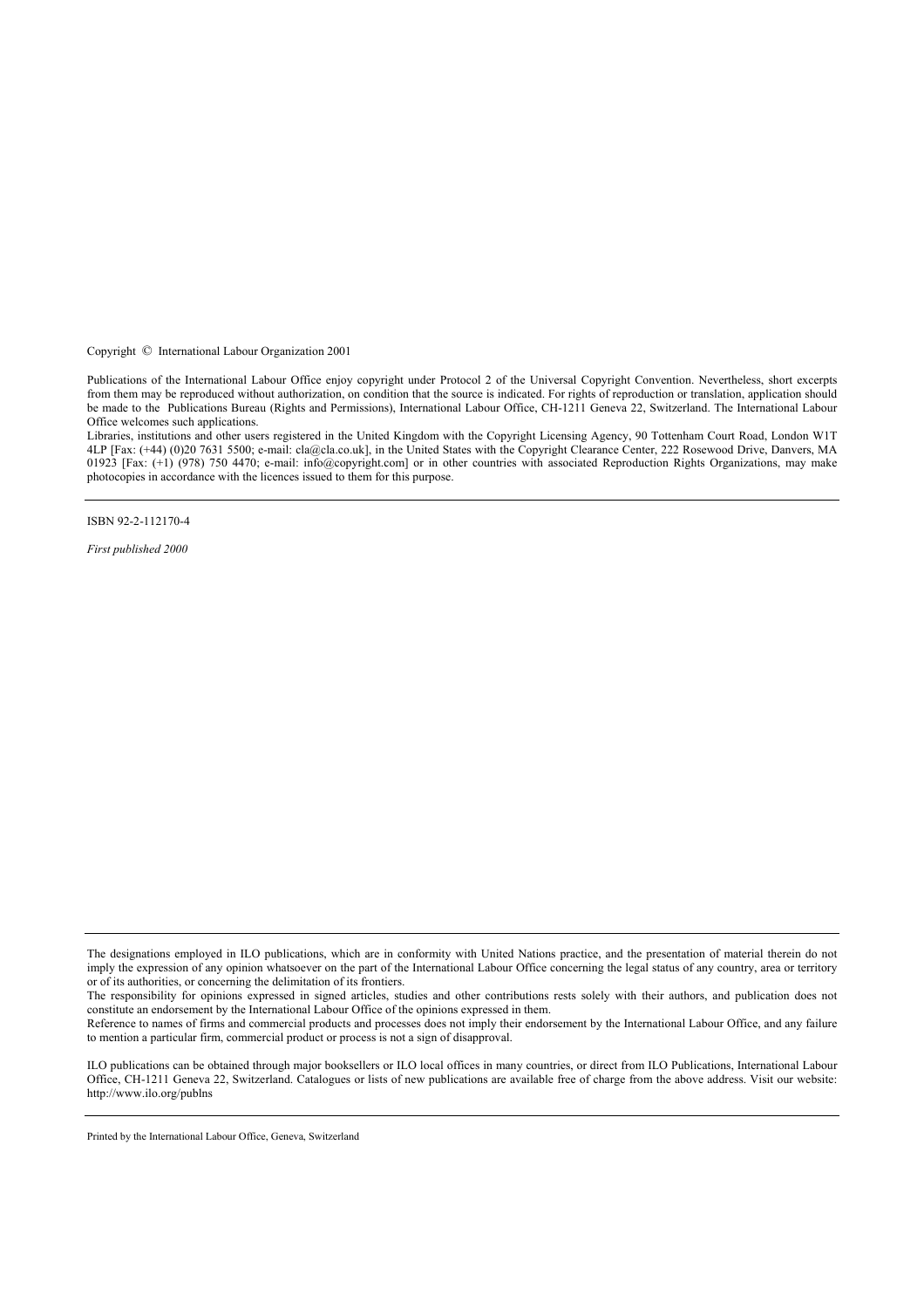# **Foreword**

This Paper was presented to the Conference organised by the Committee of Donor Agencies for Small Enterprise Development, entitled "Business Services for Small Enterprises in Asia: Developing Markets and Measuring Performance". The Conference took place in Hanoi, Viet Nam, from  $3^{rd}$  to  $6^{th}$ April 2000. All of the Papers presented at the Conference were rigorously screened by a Donor Committee Working Group, and subsequently made available for downloading from the Donor Committee web pages on the ILO server (www.ilo.org).

The Paper actually summarised two much more extensive documents, being the two research reports from Thailand and Viet Nam. Those teams were led by Suvinai Tosirisuk of the National Institute of Development Administration (NIDA), and Hoang Phung of the Viet Nam Chamber of Commerce and Industry (VCCI) respectively. Their professionalism and hard work were particularly appreciated.

In addition, acknowledgement is due to Michael Henriques of ILO Geneva, Gerry Finnegan of ILO Bangkok and David Lamotte of the ILO SIYB programme in Hanoi, for their strong support and collaboration during the research. The assistance of Mr. Huy, Director of VCCI, was particularly helpful in facilitating the work conducted in that country. The role of Jim Tanburn in initiating and coordinating the research and publication should also be gratefully acknowledged.

Finally, and most importantly, I would like to thank the people in the small enterprises themselves, for giving up their time to answer a long set of research questions. I trust that the work stemming from this Paper will merit their time and effort. Certainly, it is true to say that the Paper stimulated much discussion in the Hanoi Conference about more appropriate ways for donors to assist smaller enterprises, by working through the private sector itself.

The ILO plans to expand on its existing experience in this area in the years to come, in order to reach more substantial numbers of small enterprises with the support services they need. This is an important part of our work to unlock the potential of the small enterprise sector to boost both the quantity and the quality of job opportunities in many developing countries, within the overall framework of promoting access to Decent Work for all.

> Christine Evans-Klock Director, InFocus Programme on Boosting Employment through Small Enterprise Development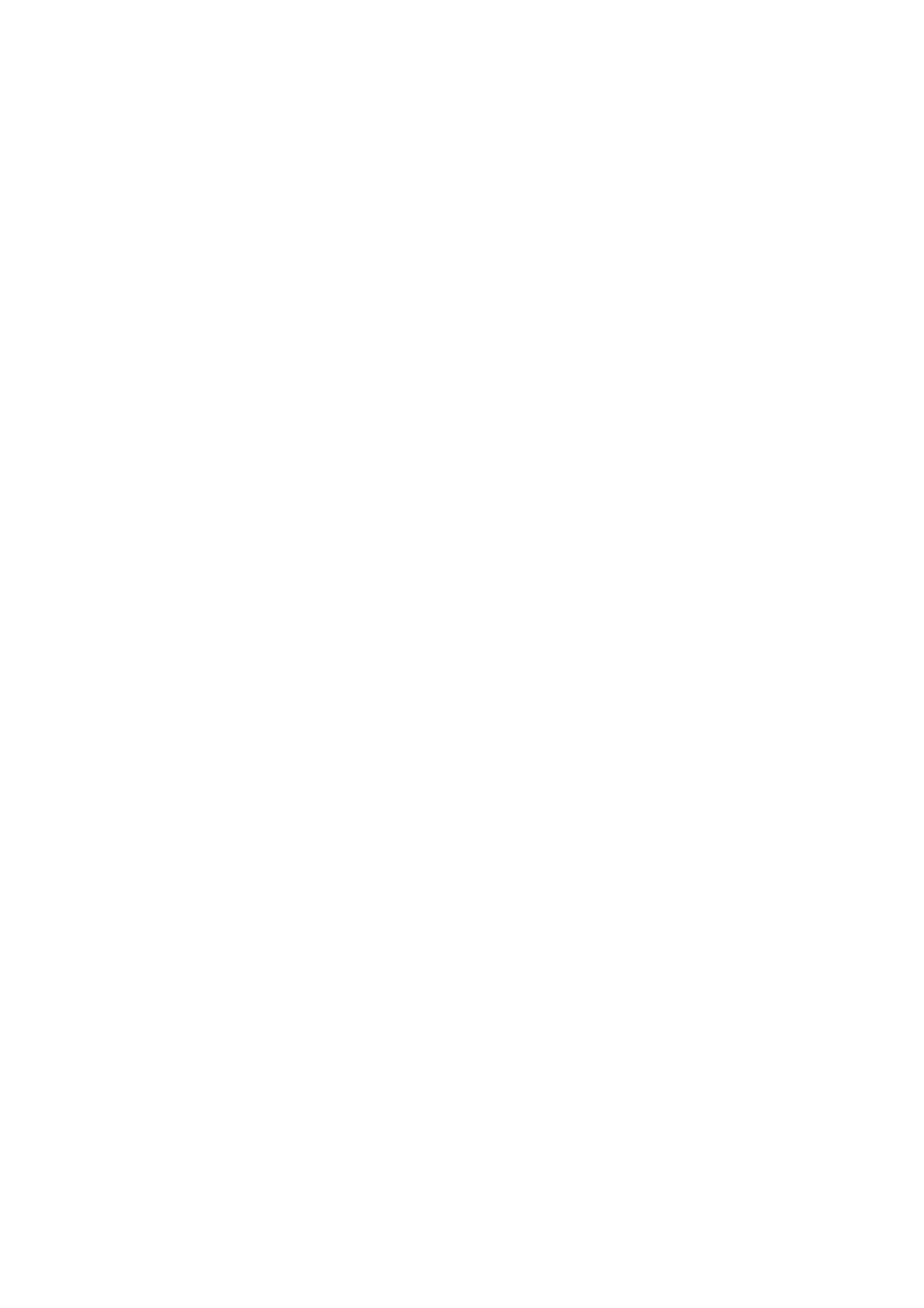# **Abstract**

# **What commercial channels exist for the delivery of business development services to MSEs, what services are provided through these channels, and is there potential for donors to build on and enhance these commercial BDS channels?**

ILO endeavoured to answer these questions by initiating 2 studies into commercial BDS provision in Thailand and Viet Nam. The studies involved interviewing 150 MSEs in each country and focussed on the smallest businesses (58% of the sample employed under 4 people and 84% under 7 people). Following the MSE survey, 40 service providers were profiled and a number of case studies based on these profiles are included in the paper. The BDS that were identified were divided into 4 areas :

- 1) Purchased services While a quarter of MSEs in Thailand purchase accountancy services and almost a fifth purchase exhibition services, most MSEs do not purchase anything but essential or emergency services such as communication or equipment repair.
- 2) Services provided on a commission basis and through mark ups were identified particularly in sales and marketing, but also to a lesser extent in procurement and client linkages. These services required less cash, and involved less risk, for the MSE.
- 3) Services provided through business relationships were the most prevalent and diverse type of service in both countries. These services were provided either free, or for a hidden or indirect fee, by those purchasing from MSEs, selling to MSEs or marketing through MSEs.
- 4) Services provided through the business environment were channelled through informal networks, customer interaction or the general media. The survey indicated the importance of business and family networks for informal advisory services, customer interaction for product and market information, and the importance of mass media for information.

**Discussions on the market development of BDS have appeared to visualise the market as being comprised of MSE 'buyers' and BDS 'sellers'. The survey indicates that while some services are being sold and purchased to a limited degree, many more are being provided in ways that are more suited to the low cashflow of MSEs and their reluctance to take financial risk. These services are not directly sold or purchased but provided through a mark-up, commission, business relationship or informal interaction basis. In this context, issues of affordability of BDS to MSEs become less important and opens up a number of possibilities for providing sustainable, market driven BDS to the smallest and poorest enterprises.** 

**The paper argues that there are a number of ways in which donors can expand and enhance these service channels. This donor involvement will (as always) require great care to avoid negative distortion, but has the potential of stimulating an enhanced, sustainable and truly relevant BDS market for MSEs**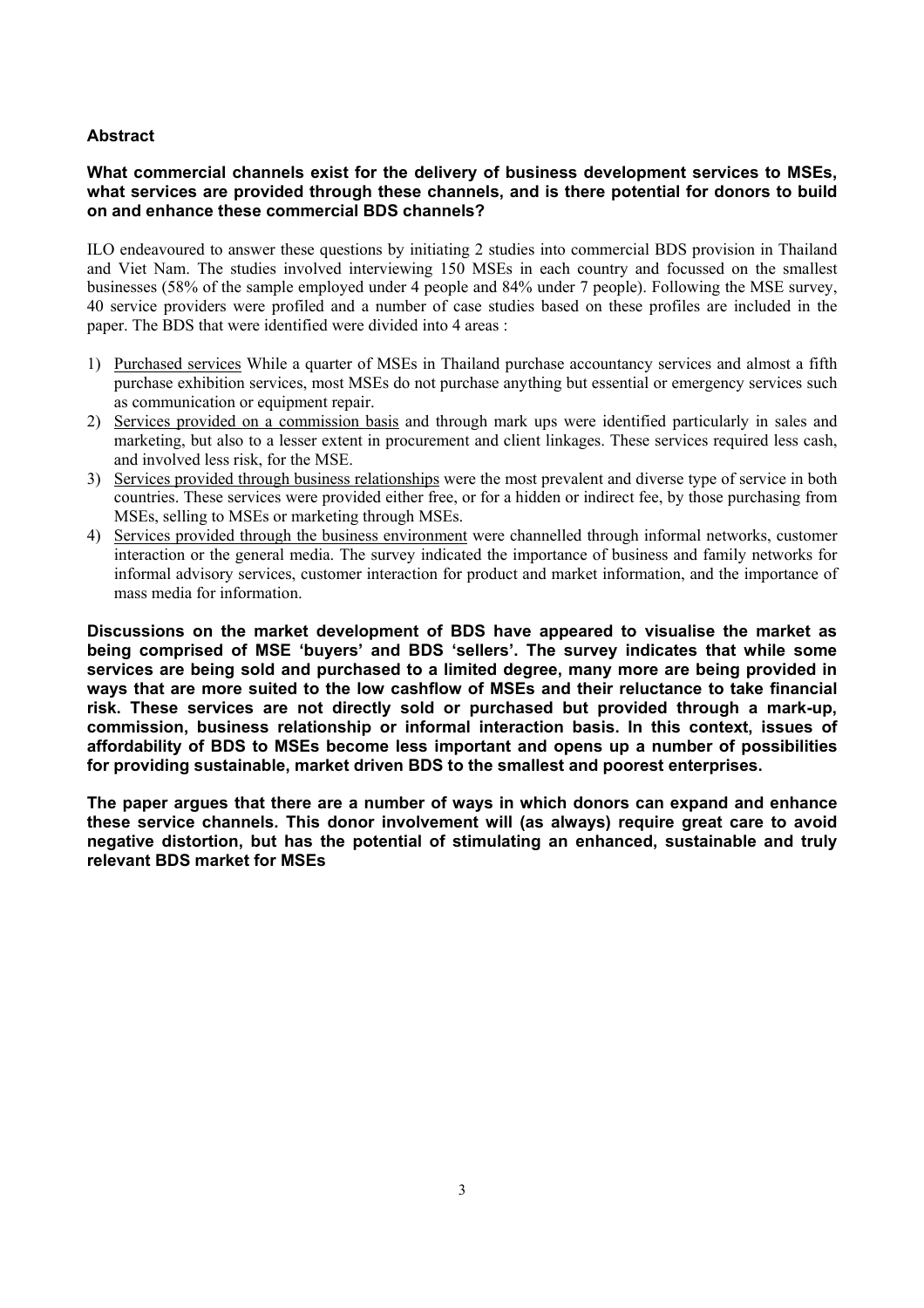# **The Hidden MSE Service Sector**

# Research into Commercial BDS Provision to Micro and Small Enterprises in Viet Nam and Thailand

# **BDS markets concern buyers and providers, or do they?**

Formal service markets are a critical feature of the business environment for medium and large enterprises. Specialist skills, processes, access to new networks and advice must be strategically outsourced to ensure that companies stay on the competitive edge of their business, while minimizing recurrent overheads. Out-sourcing has become increasingly common for many larger businesses over the last decade, and has usually resulted in more streamlined, flexible and competitive companies. The importance of purchased business development services for medium and large businesses is therefore unquestionable.

But what about the smallest businesses, how do they access external support, if at all? Is there a business development service sector for micro and small enterprises, and if so what does it look like? A number of donors and development projects have attempted to find and profile this 'hidden' service sector<sup>1</sup> for micro and small-scale enterprises (MSEs), but have often drawn a virtual blank with only a narrow range of traditional services such as accountancy, training and transport companies being uncovered. MSEs often appear unwilling to purchase BDS, and those that are on offer in the private sector are predominantly designed for larger and formal business and therefore too expensive for MSEs. But paradoxically some studies have shown that MSEs place the highest value on the support that they receive through business networks<sup>2</sup>. What is provided through these networks, can the supports offered be defined as BDS and if so, are there opportunities for interventions to enhance and develop service delivery through these channels?

In an attempt to answer these questions and to build a wider picture of service delivery to the smallest businesses, the International Labour Organisation (ILO) commissioned two studies in late 1999 to look at the business linkages and associated BDS provided to a number of the smallest MSEs in Viet Nam and Thailand. This paper details the findings and observations of this research and analyses the potential for enhancing and broadening the delivery of a broad range of commercial services for MSEs.

# **1. Background**

 $\overline{a}$ 

# **1.1 The importance of understanding BDS markets for MSEs**

It is generally accepted that good practice in BDS requires that interventions should, wherever possible, develop and enhance existing commercial markets for services. Donor interventions should complement or build on private initiatives rather than compete with them. To effectively carry out this task, donors and development practitioners must understand the breadth, scope and operation of existing BDS provision. A greater understanding of the BDS environment, and of the existing and potential markets, is imperative as a preliminary step in the design of sustainable and effective interventions.

<sup>&</sup>lt;sup>1</sup> The GTZ ISTARN project being one project which undertook a detailed analysis of commercial BDS providers in Masvingo, Southern Zimbabwe.

 $2$  One example of research in this area is the Bangladesh based study by Peter van Bussel detailed in 'Business support and the importance of the business network', Small Enterprise Development Journal, Vol. 9 No.3.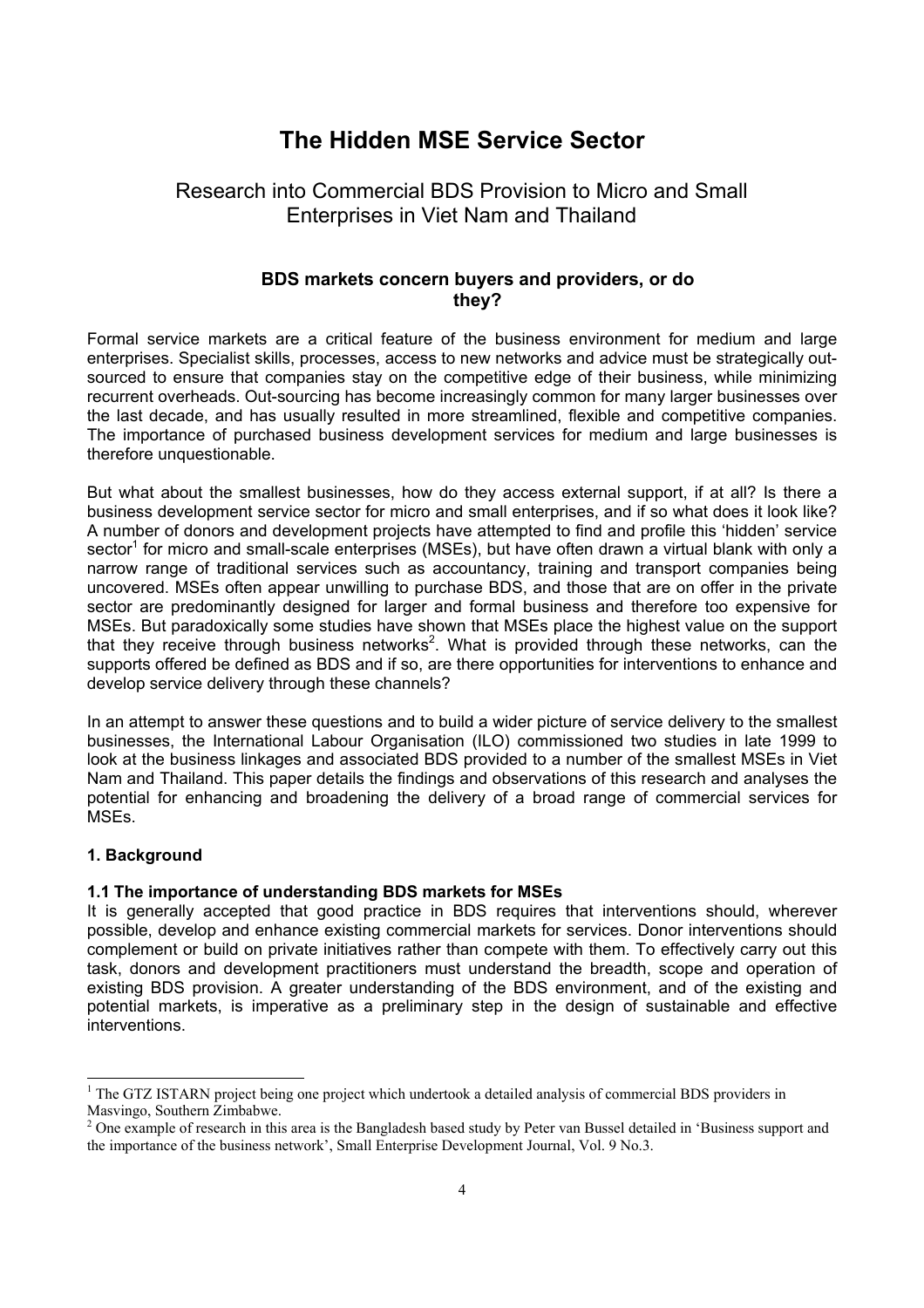With the recent upsurge in interest in new paradigms for the development of sustainable BDS markets, it is timely for the SED profession to take a fresh and wide ranging look at the BDS mechanisms existing within the private sector. This analysis should be the catalyst for new and innovative approaches to enhance existing commercial BDS, and as such should take a new and objective view of all support provided in the private sector.

In particular, there is great need to creatively analyse the BDS markets involving the smallest and perhaps most marginalised section of the business community, namely MSEs. This is a sector of business where traditional concepts of service delivery and provision are least likely to be applicable. It is also the sector in which donors have not had great success in stimulating sustainable and effective BDS delivery.

# **1.2 Defining BDS**

For the purposes of the research reported in this paper, a wide definition of BDS was adopted. While there are a number of BDS definitions in use, it was recognised that a wide survey that was to analyse the service environment of MSEs from a new perspective must start with a 'blank sheet of paper', and avoid limiting its scope through a definition of service that was too narrow.

The research was therefore interested in all external non-financial supports to micro and small enterprises that increase operational capacity, access to markets, management skills, financial efficiency and access to networks and information.

Many MSEs operate purely on a limited, local basis. They predominantly sell to local consumers, market locally, source raw materials from neighboring suppliers and have limited local sources of business information. For example the survey highlighted that 75% of MSEs in Thailand, and 83% in Viet Nam, did not travel more than 100km from their business premises for commercial purposes. The wide scope of the survey would allow an analysis of all the business environmental factors that enable a number of MSEs to lift themselves out of this local isolation and access national or even international markets, know-how, networks, information, etc.

*BDS was defined as all external non-financial supports to micro and small enterprises that increase operational capacity, access to markets, management skills, financial efficiency and access to networks and information… The wide scope of the survey would allow an analysis of all the business environmental factors that enable a number of MSEs to access national or even international markets, know-how, networks, information, etc.* 

In the context of markets, subcontracting was therefore included as a BDS due to the fact that this potentially plays a significant role in providing access to markets that MSEs would individually not be able to enter. It is therefore obvious that in the MSE context business to business commerce provides an important service to the smallest MSEs and the paper has therefore included these aspects within the scope of the study. While some may argue for a tighter definition of BDS, this approach, as will be detailed in this paper, has enabled the research to highlight the importance of commercial interbusiness linkages to the development of the MSE sector.

# **1.3 Geographic context of the studies**

Both Thailand and Viet Nam were recognised as countries that have dynamic MSE sectors. The two countries also provide an effective contrast, one being a fully liberalized market economy while the other a country where private business has only been legal for a decade.

#### Thailand

The MSE sector in Thailand (defined for the business sector as employing between 1-19 people with a turnover of less than 20 million Thai baht - approximately US \$500,000) accounts for 90% of all private establishments in the country. The informal sector accounts for 52% of employees within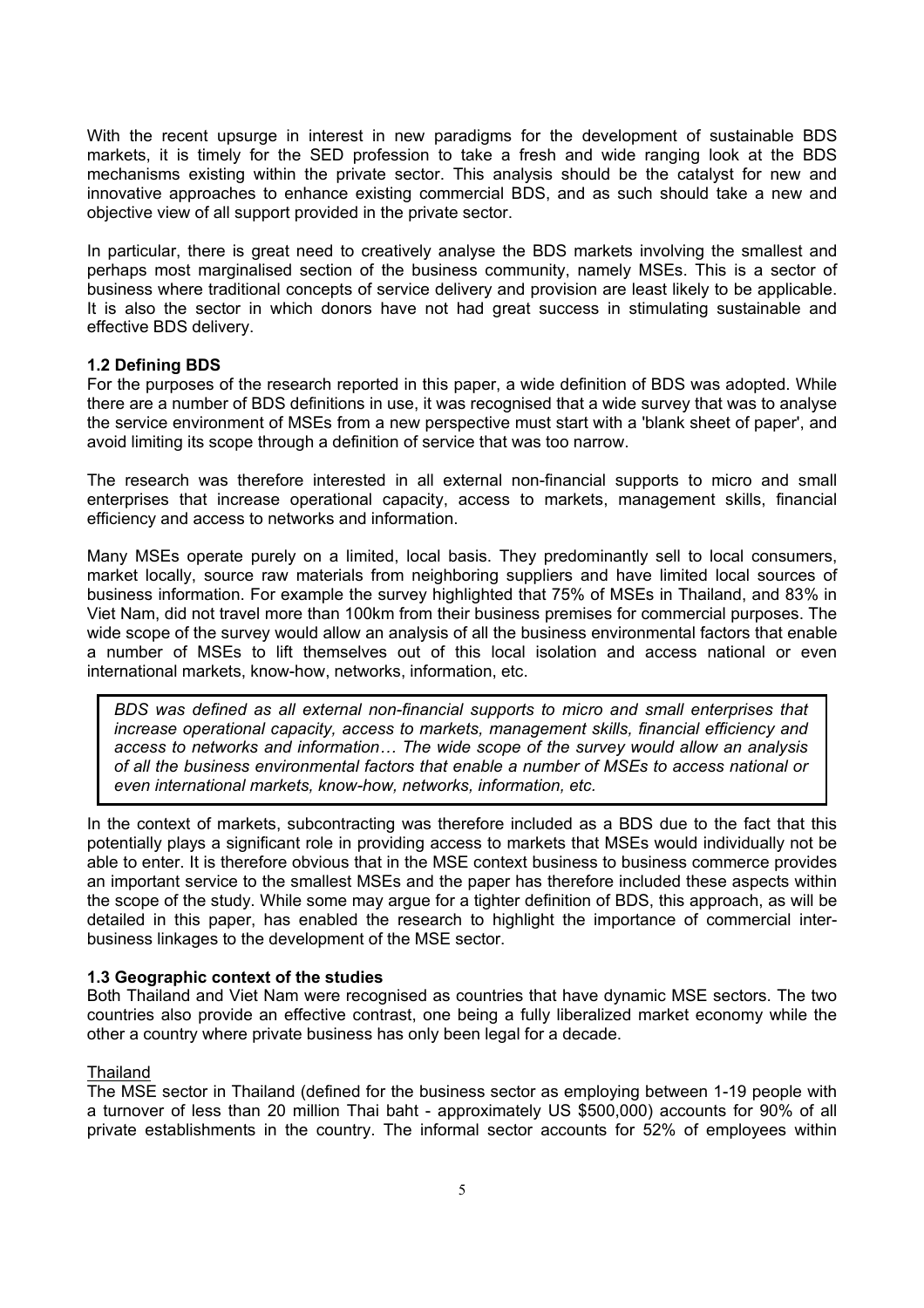manufacturing, trade, services, construction and transport.<sup>3</sup> While the MSE sector in Thailand is critical to the economy and has thrived over the last few decades, it is only recently (particularly following the Asian financial crisis) that Government and the private sector has recognised the importance of the sector and a clear definition of MSEs has been officially adopted<sup>4</sup>.

# Viet Nam

In contrast to Thailand, the private sector in Viet Nam is much younger. Since the beginning of the economic transition process, the private sector has grown dramatically. It was only at the end of 1987 that foreign business was allowed to develop in the country and at the end of 1990 when the government declared that 'Vietnamese citizens have the freedom to do business'. Since the reforms began, a vibrant MSE sector has developed which in terms of numbers dominates the private sector. The MSE sector is estimated to contribute 33% to GDP and accounts for 89% of private sector employment in Viet Nam<sup>5</sup>.

# **2. Survey Design and implementation**

# **2.1 Objectives of the survey**

The overall objective of the surveys was to identify and profile the existing range of BDS providers and mechanisms that enhance the business activities of MSEs. The survey aimed to identify the commercial linkages and supports that enhance the capacity, profitability and efficiency of MSEs. From these commercial linkages a range of service models would be highlighted that, while perhaps currently providing services to only a small number of MSEs, may have the potential for enhancement and replication. As such the survey was not primarily quantitative in nature, but involved investigative work to identify service based business to business linkages.

# **2.2 Survey methodology**

See annex 1 for a schematic of the survey methodology.

# 2.2.1 Initiating the Survey

ILO contracted a business development professional with experience in commercial services for MSEs in Africa as a consultant to initiate the surveys. The consultant traveled to both countries for a short period and identified a team of local researchers to undertake the surveys in both Thailand and Viet Nam. Following a number of preliminary interviews with MSEs in each country, a pilot questionnaire was developed, tested and adapted to the needs of the survey and each country.

# 2.2.2 Survey design

 $\overline{a}$ 

The questionnaire was developed to identify in particular the business to business linkages that assist MSEs in their commercial activities. A broad range of linkages were therefore analysed including links to suppliers (products, materials and services), commercial customers (wholesalers, subcontractors, sales intermediaries etc.), business partners and informal business associates and networks. The services provided through these relationships were then analysed in detail.

*The principle question for the research was 'which companies do you link to, to enable you to undertake your business activities?' rather than 'where do you purchase services from?'* 

<sup>&</sup>lt;sup>3</sup> 'Micro and Small Enterprises in Thailand - Definitions and contributions', Working Paper 6, by Maurice Allal, Micro and Small Enterprise Development and Poverty Alleviation in Thailand Project, ILO/UNDP.

<sup>4</sup> See the above ILO/UNDP paper for full definitions of the MSE sector in Thailand.

<sup>&</sup>lt;sup>5</sup> 'The Private Sector in Vietnamese Industry from 1945 to present' by Dhang Phong, MPDF Private Sector Discussions, Number 8, June 12 1999.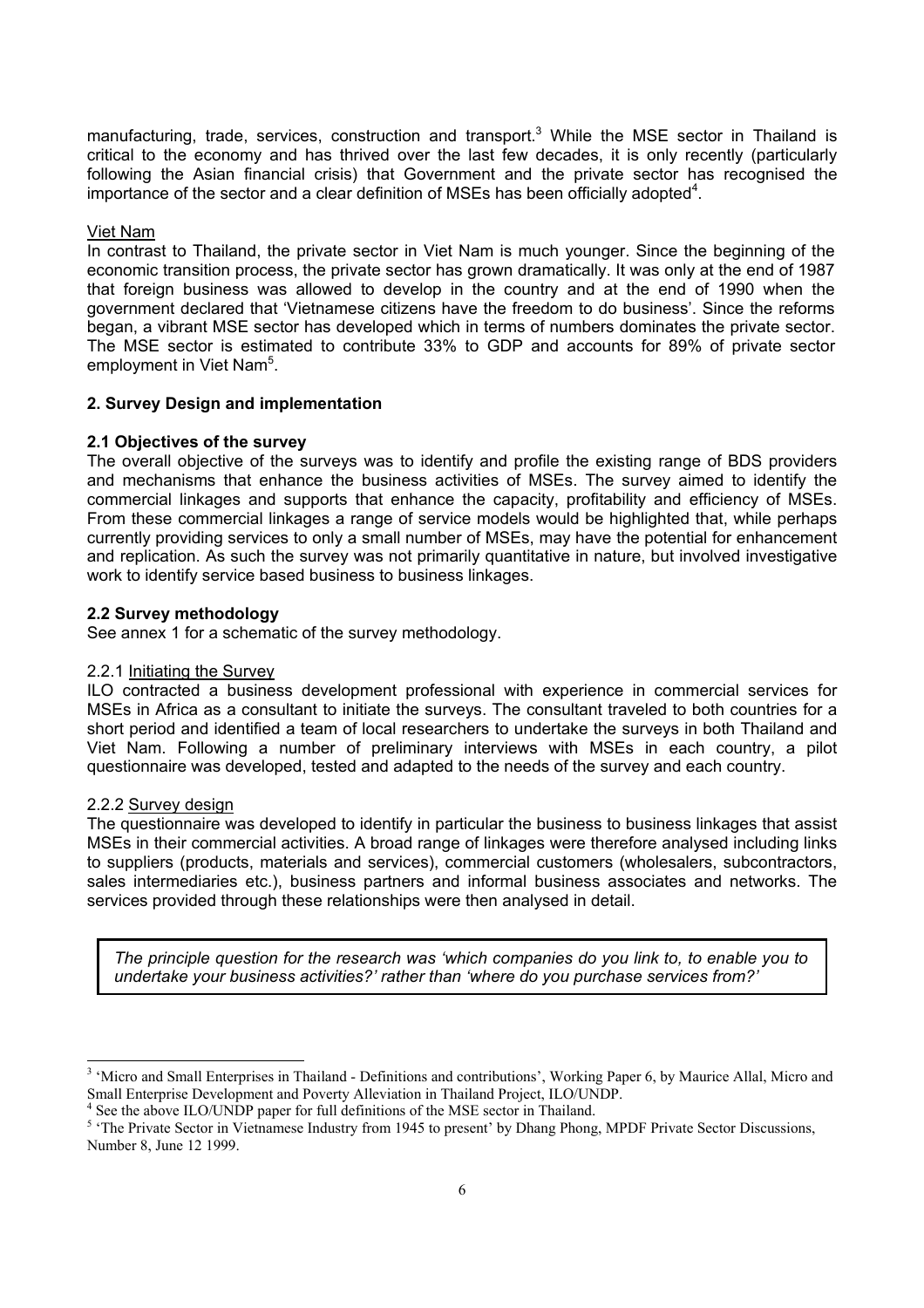Rather than approaching the research with the question of 'where do you purchase services from?', the research endeavored to build a wider picture of service delivery provided through business to business relationships. An immediate focus on services, would have limited the findings and failed to provide a holistic picture of support structures in the MSE environment. The principle question for the research was therefore 'which companies do you link to, to enable you to undertake your business activities?'

The survey did not endeavor to identify any non business-to-business linkages, and public services were therefore excluded from the scope of the survey.

#### 2.2.3 The Survey Sample

The survey sample was 300 businesses (150 in each country) employing no more than 20 people, but with the focus on the smaller end of this segment. In Thailand 58% of businesses interviewed employed between 1 and 3 people, and 81% below 6 people. Similarly in Viet Nam, 57% of businesses interviewed employed between 1 and 4 people, and 86% below 7 people (see tables 1 and 2).

| <b>Table 1: Thailand</b> |            |            |             |           |           |              |  |  |
|--------------------------|------------|------------|-------------|-----------|-----------|--------------|--|--|
| <b>Sector</b>            | 1-3 people | 4-6 people | 7-10 people | $11 - 15$ | $16 - 20$ | <b>Total</b> |  |  |
| Furniture                | 15         |            |             |           |           | 36           |  |  |
| Garment                  | 24         |            |             |           |           | 34           |  |  |
| Food                     | 30         |            |             |           |           | 40           |  |  |
|                          | 18         | 13         |             |           |           | 40           |  |  |
| Total                    | 87         | 35         | 16          |           |           | 150          |  |  |
| $\frac{9}{6}$            | 58%        | 23%        | 11%         | 3%        | 5%        | 100%         |  |  |

# **Tables 1 and 2: Survey sample according to number of employees**

# **Table 2: Viet Nam**

| <b>Sector</b>       | 1-4 people | 5-7 people | 8-11 people | 12-15 people | <b>Total</b> |
|---------------------|------------|------------|-------------|--------------|--------------|
| Wooden Furniture    | 20         |            |             |              | 37           |
| Textile & Garment   | 30         |            |             |              | 4.           |
| Food                |            |            |             |              | 15           |
| Ceramic and pottery |            |            |             |              | 16           |
| Light engineering   | 18         | 20         |             |              | 41           |
| Total               | 86         | 44         |             |              | 150          |
| $\frac{9}{6}$       | 57.3%      | 29.3%      | 11.3%       | 2%           | 100%         |

MSEs from urban, peri-urban and rural locations were interviewed from a number of sectors in each country. Overall, 44% of MSEs interviewed were from urban locations, 23% from peri-urban locations and 33% from rural or village areas.

In Thailand the focus was on 4 sectors, namely Food, Furniture, Garment and IT, while in Viet Nam the focus was on 5 sectors: light engineering, food, ceramics and pottery, textiles and garments, and wooden furniture. The sectors were chosen as areas with a high concentration of MSEs. The IT sector in Thailand was particularly chosen for its unique characteristics of being a relatively new business area, highly knowledge based, and reliant on new technology.

The sample was taken randomly with no attempt to focus on businesses with specific linkages. The sample should therefore be representative of each sector in their respective countries.

### 2.2.4 Identifying and interviewing service providers

On completion of the survey, a list of service providers in each country was drawn up. 20 service providers in each country were then shortlisted, interviewed and profiled. These service providers were chosen to exemplify the various commercial channels through which BDS are currently being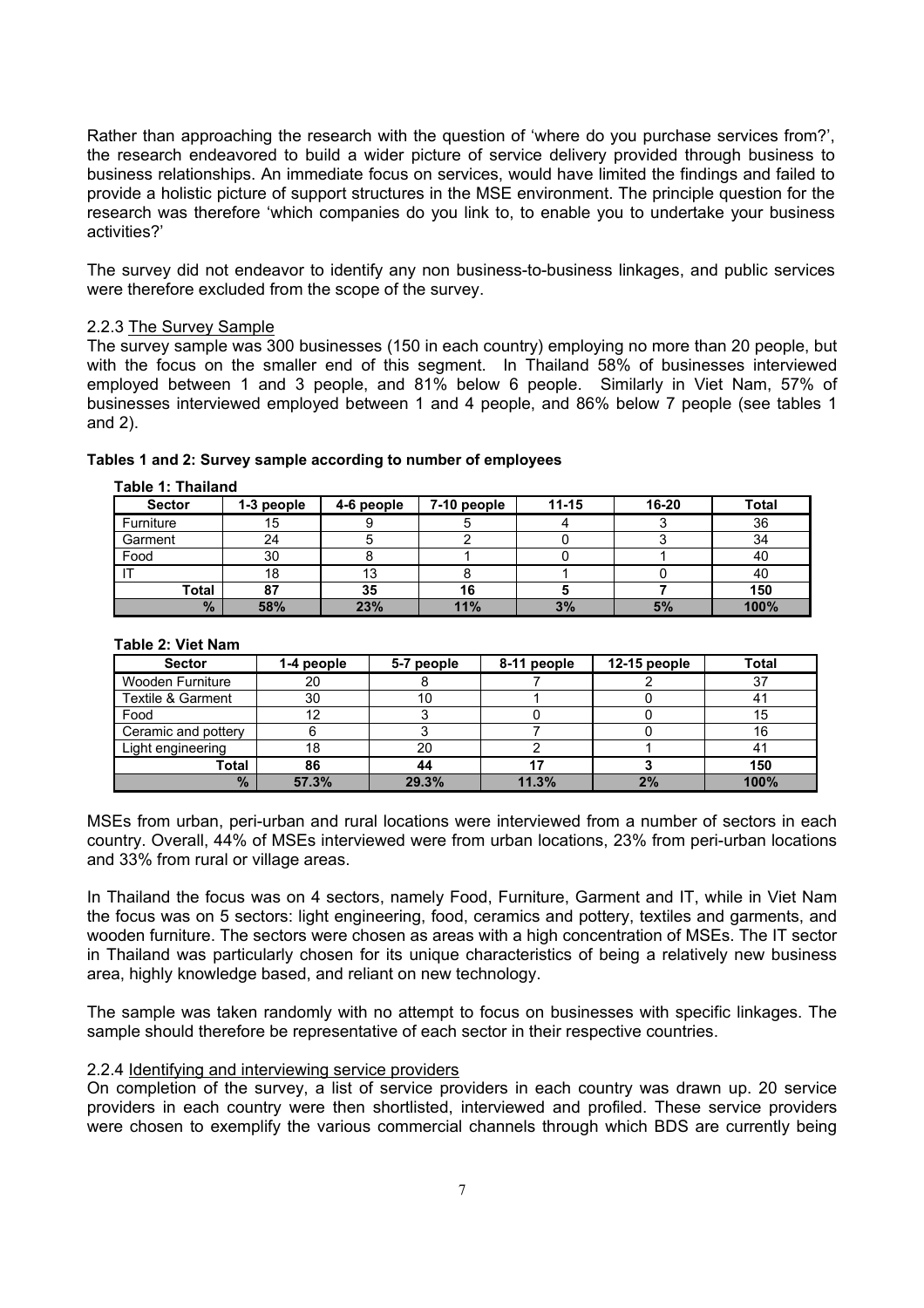provided to MSEs, and a particular emphasis was placed on interviewing service providers who are providing new services or services in a non-traditional way.

# **3. Survey findings**

# **3.1 Services Identified**

For the purposes of analysis, the services identified during the survey have been divided into 4 categories:

- **'Purchased services'** are those that are provided by a BDS company and purchased directly for a fee by the MSE user.
- **'Services on a commission basis'** are those which are not paid for directly by a set fee, but are paid for by commissions from the MSE (e.g. sales commissions) or mark-ups on a product (e.g. marketing intermediaries).
- **'Services provided through business relationships'** are those that are provided by suppliers, buyers, subcontractors, franchisers etc. While some of these services are provided on a mark-up basis, or purchased at a fee (e.g. franchise) they generally involve a package of services offered for the commercial benefit of both the MSE user and provider.
- Finally, **'services provided by the business environment'** are those that are channeled through informal networks, customer interaction or general media.

# 3.1.1 Purchased services

The survey struggled to find many services that were being provided to MSEs by 'service companies' particularly companies that were focussed on providing services primarily to the MSE sector. The survey showed that MSEs currently purchase little but the essential production inputs such as raw materials, equipment and components, and emergency services such as equipment repair.

In Thailand 26% of the respondents purchased accountancy services, 3% product design services, 6% private training services, 6% equipment hire and leasing services, 6% external communication services, 18.7% purchase exhibition services and none purchased formal consultancy services. In Viet Nam there appeared to be even fewer purchased services with 3% utilising internet advertising and design services (all of these within the textile sector), 5% exhibition services (in the ceramic and textile sectors only) and 7% office and communication services (primarily telephone services for rural food processing businesses).

The lack of purchased services reflects the findings of other surveys analysing the formal service industry for MSEs that have been undertaken by donors and SED projects. Traditionally, small enterprise development has endeavored to develop this buyer-seller market, but the survey appears to indicate that this is currently not a common channel for services to MSEs. Few out-of-the-ordinary services were identified and those that were have either been developed out of necessity, for example the telephone service in rural Viet Nam (see case study 1), or are provided by businesses who predominantly target larger enterprises and have a very small number of MSE clients e.g. web page designers.

# *Case Study 1: Communication services to rural food processors in Viet Nam*

*Cu Da village in Vietnam specialises in mien (Vietnamese noodles) production. There are 50 businesses employing around 200 people, who supply various markets in northern Viet Nam. Many of these businesses do not have access to telephones, and a number of individuals in the village operate telephones on a for-profit basis for the mien businesses. These individuals charge for taking telephone orders and for the use of the telephones. This service has developed out of necessity, due to the poor rural communication infrastructure. While this service is probably cost effective, it is likely to disappear as rural communication improves and as such is a temporary, necessity-based BDS.*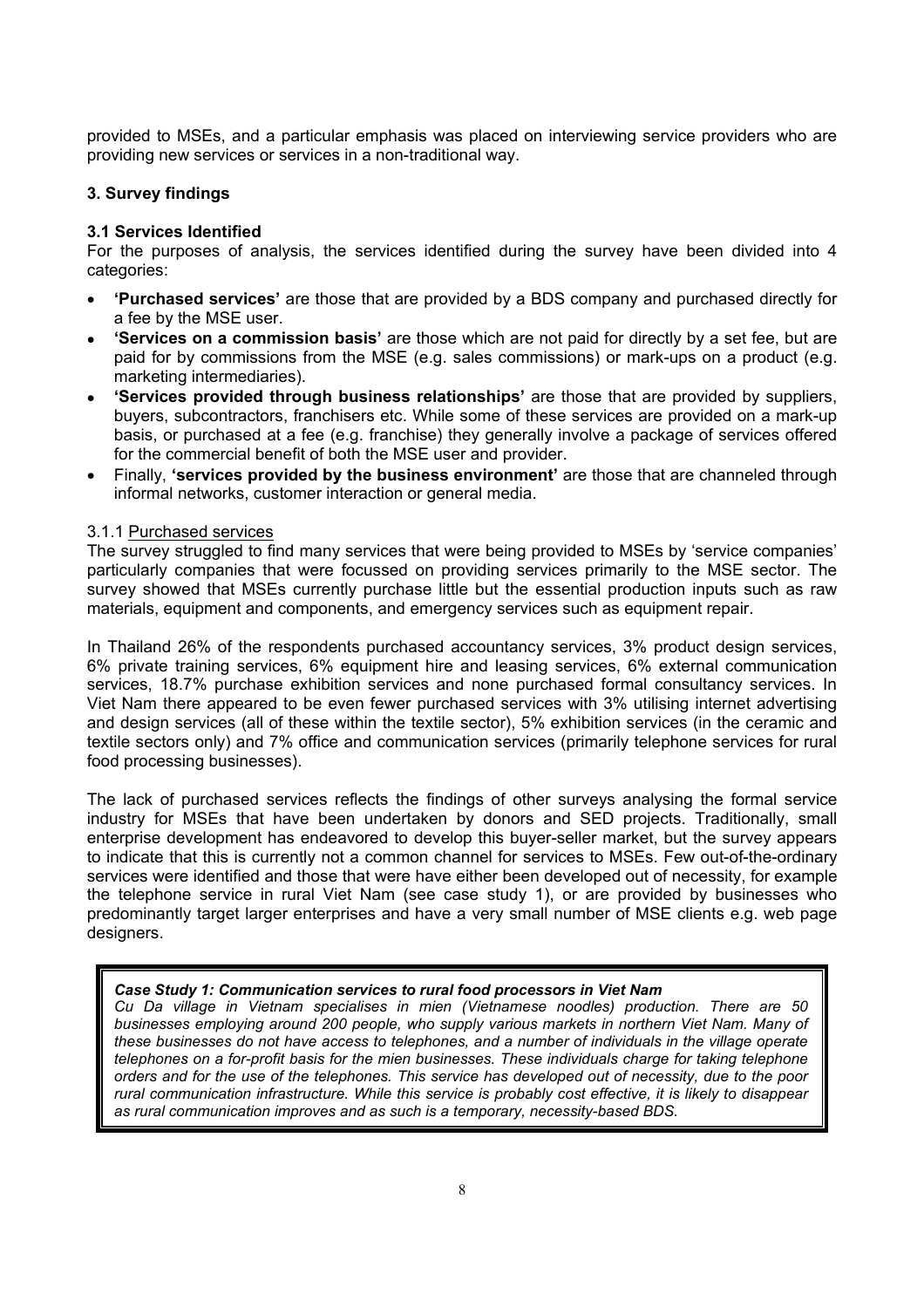The exception to this was accountancy services to MSEs (see case study 2) where a number of companies were fully focussed on providing services to MSEs and saw a market niche in the MSE sector. Accountancy services probably differ to other services because of tax and legal requirements for small businesses, and the ability of an accountant to understand tax requirements and effectively reduce taxation for the MSE.

#### *Case Study 2: Accounting Services for MSEs in Thailand*

*Three accountancy companies who offer services to MSEs in Thailand were interviewed. All of the companies were concentrated on the MSE sector and had no medium or larger clients. One company was an individual working alone, while the other two employed 3 and 5 full-time professionals. These companies identified that their market niche lay in the MSE sector and that their types of services would not be utilised by larger companies who either employ larger, more recognised accountancy companies or have their own in-house accountancy department.* 

*As such, accountancy was one of the few service areas in which the survey found BDS providers who were offering tailored services specifically for The MSE sector. Additionally these companies offered free financial consultancy services to their MSE clients to maintain a close customer relationship. In one case this even included basic marketing consultancy.* 

The study has focussed on the smallest businesses in both countries and has indicated that these businesses do not currently purchase BDS. This factor may be partly due to the fact that most services on offer to business have been developed for the formal business market and there were few services identified that were specifically targeting MSEs. There is also an indication that there is a lack of demand for some BDS, for example 50% of the respondents were aware of training relevant to their business but 64% of these were not interested in using the service.

Specialisation is a critical factor in the success of small business and those MSEs that attempt to undertake all the business functions internally are placing serious obstacles on their potential growth. Purchased services are a potentially important source of BDS, but the survey highlights that the purchased BDS market is currently failing for the smallest MSEs in both countries and there are few signs of market driven development in this area. Work is therefore required to develop BDS supply tailored to the needs of MSEs and to stimulate demand among potential MSE purchasers. This area is important as commercial purchased BDS are demand driven and easily sourced as and when required by the businessperson. They therefore play a critical role in solving specific business problems and shortcomings that are recognised by the MSE themselves.

While purchased services have an important role in BDS provision, the survey has highlighted that it is not the only BDS channel for MSEs.

# 3.1.2 Services provided on a commission basis

Services provided on a commission basis are particularly attractive to MSEs who are unwilling to gamble money on the success or failure of a purchased BDS. Commission based services are tied to results and to the financial return realised from the service.

The survey identified a number of services that were being provided to MSEs on a commission basis in both countries. In Thailand, the services identified by the survey included independent entrepreneurs undertaking sales on a commission basis (utlised by 7.3% of the MSEs), display in showrooms (utilised by 16% overall and 39% of furniture businesses), and procurement (utilised by only 1% of businesses).

In Viet Nam the commission based services were only identified in sales. 61% of MSEs utilised sales services on a commission basis, often involving individuals who were not in formal business but who received a commission for bringing customers to the businesses. 73% of food processing businesses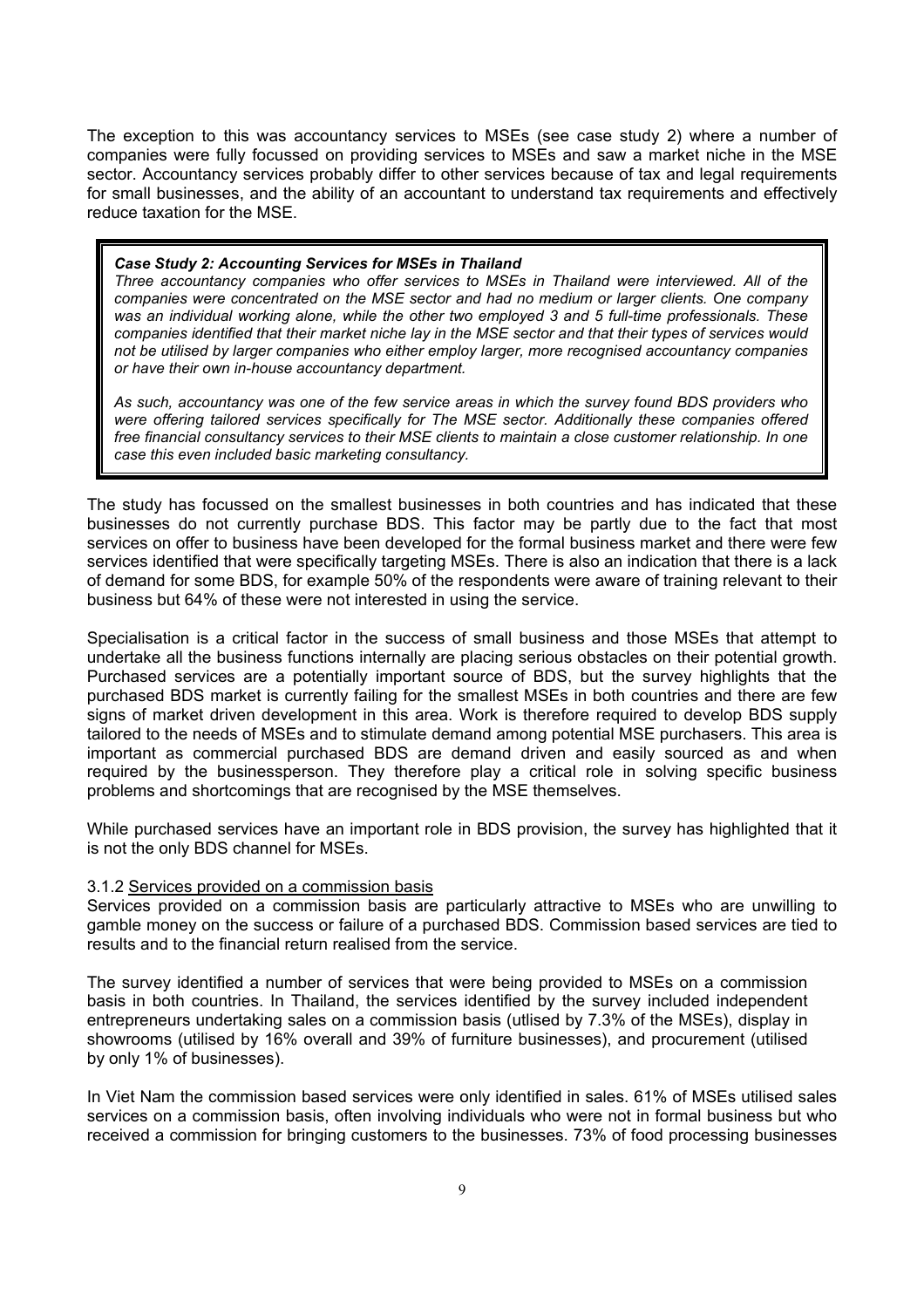operated by selling to travelling salespeople, and 27% of furniture businesses sold to showrooms or exporters.

#### *Case Study 3*

#### *Furniture showrooms and wholesalers in Bangkok*

*Bangseu, a suburb of Bangkok, is the principal furniture wholesaling and retail area in the city. The area contains numerous furniture workshops, furniture showrooms, wooden component retailers, timber yards and furniture wholesalers. Hakeeh Furniture is typical of the 6 wholesalers interviewed in the survey, and who are common in the Bangseu area. The company highlights the services provided through wholesaling businesses in Bangkok.* 

*Hakeeh Furniture is a small family operated business that links to 4 MSE furniture-manufacturing workshops and an MSE upholsterer. The company operates a showroom with samples from the MSE manufacturers but holds no furniture stocks. 90% of the company's customers are retailers who visit the showroom and place orders with the company, and Hakeeh has established a network of 500 furniture retailers across Thailand to whom they supply. On receiving orders the company subcontracts to the*  furniture manufacturers. The manufacturer delivers unvarnished furniture which, following quality control *is varnished and finished by Hakeeh and if necessary sent for upholstering to the MSE upholsterer. This finishing procedure is undertaken to ensure standardization of the products. The products are then branded and transported to the retailers.* 

*While Hakeeh could be viewed as purely a market player rather than a BDS provider, the benefits of this arrangement to the MSE manufacturers should be highlighted. Hakeeh is managing to overcome three inherent problems faced by many MSE manufacturers; the problem of economy of scale by subcontracting large orders to a number of manufacturers, lack of standardization by undertaking the finishing of products, and access to non-local markets through the network of retailers. Hakeeh also undertakes product design and works with the manufacturers to produce new design samples. As such Hakeeh provides a number of BDS to the manufacturers that are paid for by the mark-ups placed on the furniture.* 

#### *Case Study 4*

#### *Sales and design services provided through family networks in Viet Nam*

*Hien Nhat, Trung Hieu and Thanh Phuong are typical of many furniture showrooms that exist in Hanoi, Viet Nam. Most furniture in Viet Nam is produced in rural areas some distance from the important urban markets. To overcome the problem of distance from markets many family furniture businesses have encouraged a family member to move to the city to establish a showroom. In the case of the three showrooms interviewed large orders that the single family business could not fulfil had forced the showrooms to purchase from the other businesses in the home area. It is therefore common to find showrooms catering for one geographic location and displaying and selling the furniture of manufacturers from only one village or area.*

*While this urban marketing service is critical for the survival of rural furniture manufacturers, the showrooms also play an important secondary role of providing market information and product designs to the rural manufacturers. The showrooms that are selling modern furniture (as distinct from traditional carved and inlaid furniture) play a particularly important role in sending design ideas to the rural areas. One furniture showroom owner in particular was involved in innovating new modern furniture, preparing design drawings and ordering samples from her family workshop. Without this product development and*  market information link, the rural manufacturer would find it difficult to stay in touch with the changing *urban market trends.* 

*These showrooms, while operating as part of a family network, function as separate profitable enterprises charging commissions and mark-ups on the sales and orders. They provide critical services that allow rural furniture manufacturers to overcome the inherent disadvantages of their isolation from market centres.*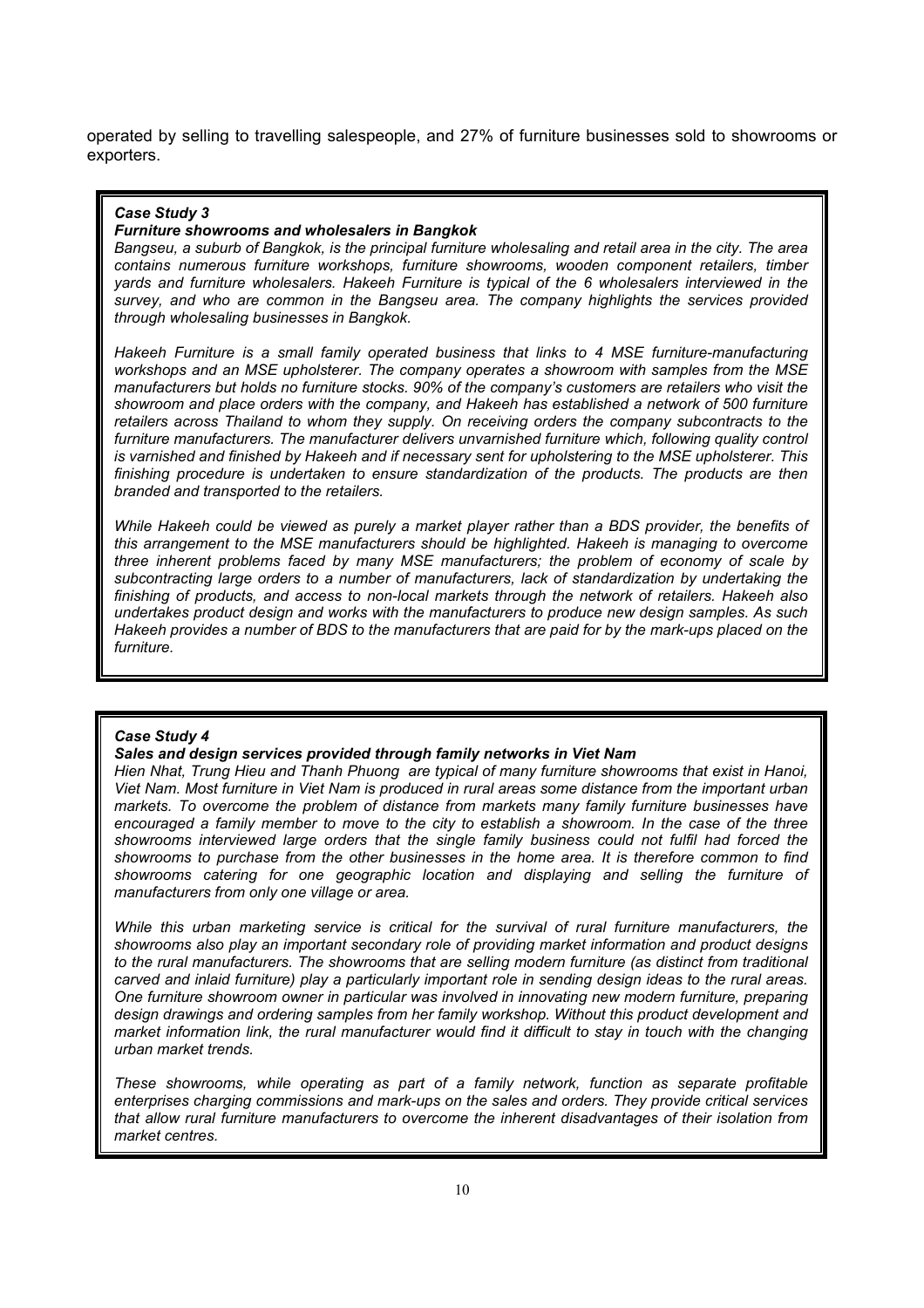As would be anticipated, in both countries commission based services were identified predominantly in sales where the financial benefit of the service can be easily calculated. The degree of sophistication of these sales based services varied greatly from informal salespeople to formal furniture wholesaling. For example, a number of formal wholesalers were identified in Bangkok (see case study 3) that purchase from a number of MSE manufacturers, finish the furniture, brand the furniture and distribute to a network of showrooms.

Many commission based sales services were identified, with a number that provided services in a unique or interesting way including:

- A large furniture manufacturer who provides cross border transport, display and sales services to MSE furniture manufacturers in Viet Nam. This large company was able to utilise its export license and Chinese showrooms to provide cross border market opportunities to MSEs, and displays and sells MSE products that complement and expand its product range.
- MSE furniture showrooms in urban Viet Nam that are marketing furniture for rural MSE manufacturers through family networks (see case study 4).
- Freelance salespeople in both Thailand and Vietnam who provide formal and informal marketing services to food processing, furniture and metalwork MSEs.
- Procurement agents who purchase materials and components for IT and furniture MSEs in Bangkok.
- Cargo companies that provide MSEs with links and introductions to international buyers (see case study 5).

#### *Case Study 5*

#### *International Market linkages provided to MSEs through Cargo Companies in Bangkok*

 *Mercantile Consolidator Co. Ltd, and Trans Air Cargo Ltd. are two freight companies who provide important international market linking services for MSEs involved in the manufacture and wholesale of garments in Bangkok. Both companies operate a freight forwarding service with a significant proportion of cargo being derived from MSEs. In the case of the former 20-30% of all freight is derived from MSEs, and the latter company has opened a branch beside the busy Boebae textile wholesale market and therefore relies predominantly on freight from the market.* 

*While the transportation services offered to MSEs is not unique, the two companies have developed a brokering role between international buyers and the MSE manufacturers and wholesalers. Both companies will provide information on the prices of MSE products to international buyers and will undertake procurement and purchasing and handle payments on behalf of international buyers. This allows international buyers to purchase from many MSEs without visiting Bangkok, transaction costs are reduced since only one international money transfer is required and buyers need only build a trustrelationship with the cargo company rather than with a number of relatively small and informal MSEs. This brokering role has also developed to the stage where the cargo companies undertake customer introduction and buyers can utilise the cargo companies to introduce them to reliable and quality manufacturers.* 

*This brokering role provides a number of strong benefits to both the cargo company and the MSE manufacturers and wholesalers. MSEs are able to access markets that they would otherwise be unable to penetrate and the cargo company receives increased freight business and commissions on sales.*

Subcontracting is prevalent among MSEs in Southeast Asia compared with other areas of the world, such as Africa. 35% of MSEs in Thailand regularly undertook orders for subcontractors and 18% of the MSEs themselves regularly subcontract to other MSEs. In Viet Nam this was even higher with 65% of MSEs receiving regular subcontracts and 25% subcontracting to others. Subcontracting is a mark-up based relationship, and while it is debatable that it can be viewed as a BDS, the survey highlighted that a number of BDS are provided to MSEs through these subcontracting relationships.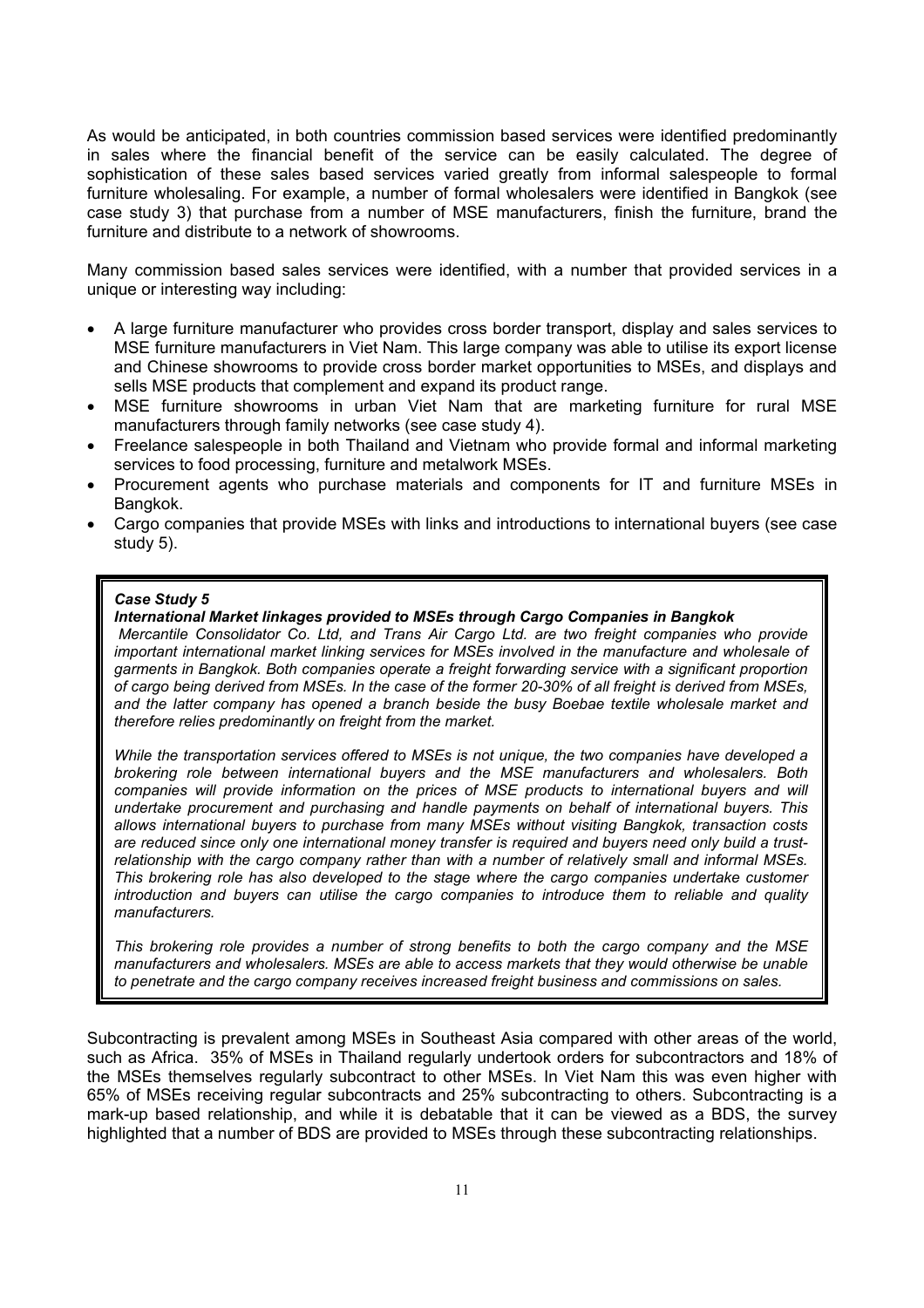The services offered on a commission basis were therefore seen to be more prevalent and varied than those that are purchased. Commission based services are suited to the low cashflow of most MSEs and while MSEs do indirectly pay through the mark-up or commission charged, affordability was not a major issue. MSEs mentioned the cost saving nature of utilising services such as procurement and sales on a commission basis. The commissions or mark ups charged by services such as subcontracting, market links through cargo companies and showrooms, are not charged directly to MSEs. In these cases the sole concern of the MSE is generally the price they receive for their product rather that the percentage mark-up. In the case of commissions, it is relatively easy for the MSE to relate the service to increased income and calculate what is, and is not affordable.

Are some subcontracting relationships inherently exploitative to MSEs? The issue of larger companies 'exploiting' smaller companies through subcontracting and paying low fees or taking advantage of low safety standards has often been raised by development professionals, but was not borne out by the survey. MSEs were generally happy with receiving orders from subcontractors and they in turn are involved in subcontracting to other companies (18% of MSEs in Thailand, and 25% of MSEs in Viet Nam, utilise subcontractors on a regular basis).

# 3.1.3 Services Provided through business relationships

The widest variety of services identified in the survey were neither purchased, nor provided on a commission basis but were provided as part of a business relationship or partnership. A large number of services such as training, on the job quality control, product development, market information, equipment hire/leasing, management advice and marketing, are provided by partners as part of a commercial business linkage.

These services are fully commercial and are offered by the service provider for strategic business objectives. These objectives include :

- As a method of retaining valued suppliers, retailers or customers by building a strong mutually beneficial relationship.
- As a method of assuring quality, standardisation and reliability from suppliers and subcontractors.
- As a direct method of building markets for the service provider (e.g. an internet service provider supporting the development of MSE internet based businesses).

Both researchers in Thailand and Viet Nam stated that services provided through business relationships were, in their view, the most important for MSEs. In Viet Nam the services offered through suppliers, subcontractors, business customers and other commercial partners were analysed and highlighted that a large number of MSEs were currently receiving services from their business partners (see table 3 below).

| .                              |           |           |           |            |             |              |  |
|--------------------------------|-----------|-----------|-----------|------------|-------------|--------------|--|
|                                | Wooden    | Textile & | Ceramic & | Food       | Liaht       | <b>Total</b> |  |
|                                | Furniture | Garment   | Pottery   | Processing | Engineering |              |  |
| Training                       | 19%       | 51%       | 63%       | $0\%$      | 12%         | 25%          |  |
| <b>National Marketing</b>      | 46%       | 51%       | 63%       | 73%        | 41%         | 43%          |  |
| <b>International Marketing</b> | 27%       | 51%       | 63%       | $0\%$      | $0\%$       | 27%          |  |
| Design and product dev.        | 38%       | 66%       | 63%       | 73%        | 12%         | 37%          |  |
| Quality control & improvement  | 38%       | 66%       | 63%       | 73%        | 12%         | 37%          |  |
| Regular market information     | 38%       | 66%       | 63%       | 73%        | 41%         | 45%          |  |
| Receiving subcontracts*        | 78%       | 85%       | 100%      | 73%        | 41%         | 65%          |  |
| Subcontracting to others*      | 41%       | 29%       | 38%       | 27%        | 12%         | 25%          |  |

#### **Table 3: Services provided through business relationships in Viet Nam**

\* Cited to indicate the prevalence of subcontracting rather than a service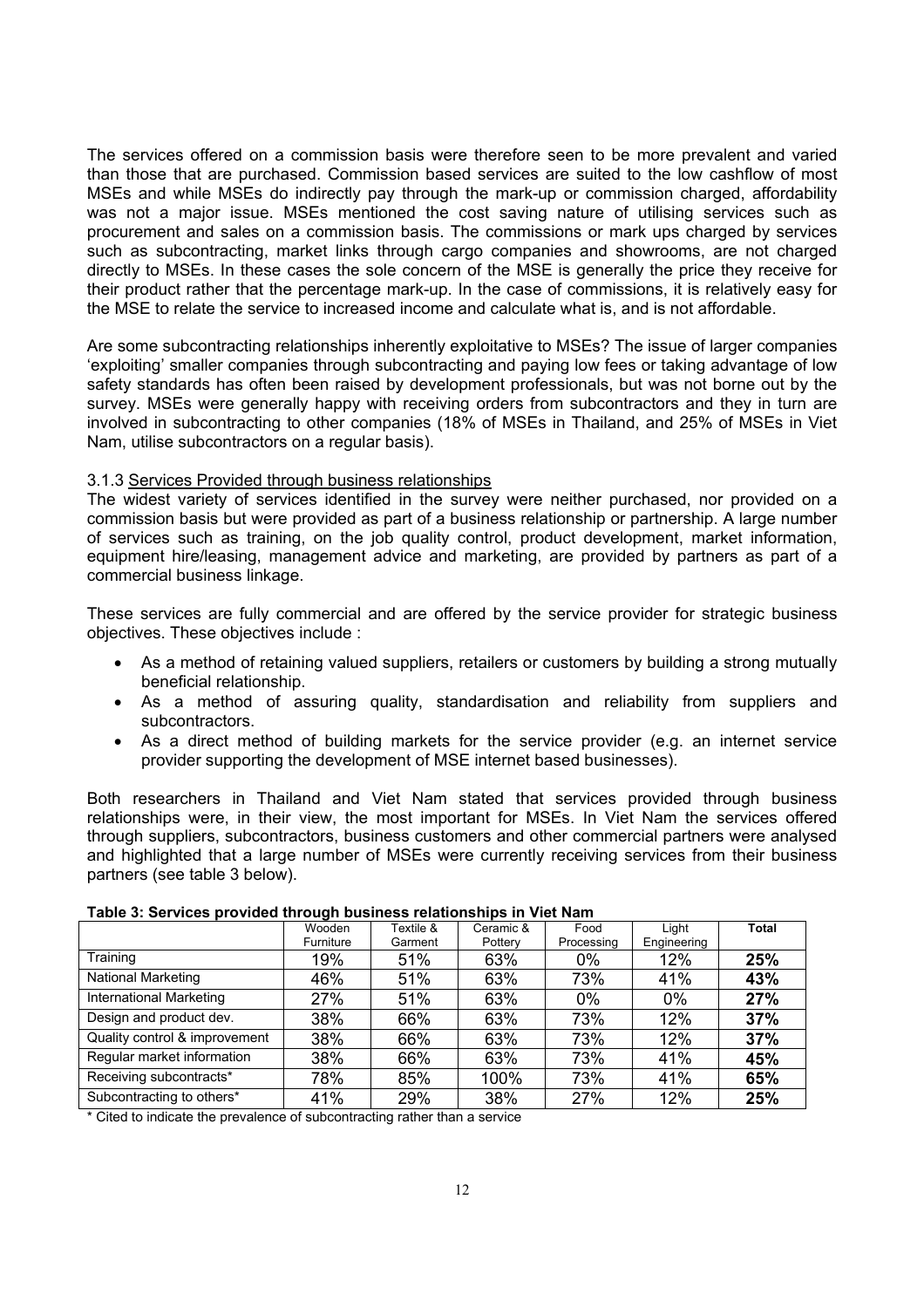The prevalence of these types of service relationships in both Viet Nam and Thailand is due to the high degree of subcontracting and inter-linkage within the business community in the two countries. In Thailand 35% of MSEs interviewed received bulk orders for finished or semi-finished products. Of the 18% of MSEs interviewed who subcontract to other companies on a regular basis, 31% of the furniture businesses provided some form of training to their subcontractors, while the figure in the garment industry was 20%. These figures show that the services offered through a business relationship are not just between larger and smaller enterprises, but also between MSEs.

#### *Case Studies 6 and 7: BDS to develop markets within and through the MSE sector. BDS provided to MSE food vendors by food producers in Thailand.*

*The food industry in Thailand is relatively well developed and there is a large and varied market for preprocessed foods in the country. The competition for different varieties of foods is stiff and food processing businesses have developed a number of methods of penetrating the market. Branding of food products has become common and certain brands have gained particular popularity. The survey investigated this food market and identified a number of food processing businesses that were linking to MSEs to promote and market their food brands. The survey interviewed and profiled 5 companies that offered specific services to their MSE customers in the form of mini-franchises and licenses. 3 of the companies were MSEs themselves while 2 were large businesses.* 

*The food processors interviewed were involved in producing Japanese Crepes, noodles, pork balls, fish pastes and fish balls, and as a strategy to develop their sales and brands were franchising to and licensing small business food processors and retailers. Typically the relationship with MSEs involved providing formal training in both production and how to run a food business, quality monitoring and topup training, group advertising and promotion and the provision of production equipment. Look Shin-Yaw*  Sen, a small business producer of fish pastes and fishballs has even gone to the extent of *manufacturing and renting branded noodle stall pushcarts as part of their franchise package. Look Shin has established 40 franchises and the sales derived from these accounts for 40% of their turnover.* 

*Linking to MSE food processors is an effective way for a manufacturer to extend their brand and increase their sales. The package of services provided to the MSEs ensures that quality is maintained and that the licensed and franchised MSEs survive and develop. The relationship benefits both parties and together the 5 manufacturers provide important BDS to over 500 MSEs across the country.* 

#### *BDS provided to MSE businesses by Internet Service Providers*

*The MSE sector is an enormous potential market for internet service providers, but is also a market that often lacks technical know-how. The survey highlighted two methods in which large internet service providers (ISPs) are penetrating the MSE market and at the same time providing a number of BDS to MSE retailers and internet users.* 

*A-Net Company Ltd., a large ISP, relies heavily on MSE, as well as larger company, retailers to sell*  lease-line internet services and packaged products (internet and hardware). The company realises that *the retailers require up-to-date skills in utilising the internet and therefore undertakes training on both using the internet and management of an internet retail business. A-Net maintains a close link to its retailers and undertakes promotion activities on their behalf. The training provided to the retailers is in turn provided to the customers of the retailers many of who are small businesses, internet cafés and internet booth owners.* 

*Internet East Co. Ltd. appear to have taken this principle one step further and operates as a sub internet service provider under license from one of the major ISPs in Thailand, Internet Thailand Co Ltd. The company is an intermediary between the ISP and the end user and earns revenue from installation and subscription fees for line connection. The company offers training and consultancy to MSEs, who comprise 60% of their business, in establishing and operating internet cafés and other internet based businesses as well as general use of the internet. By training MSEs in the use of the Internet the company is developing its own market and supporting new technology in the MSE sector.*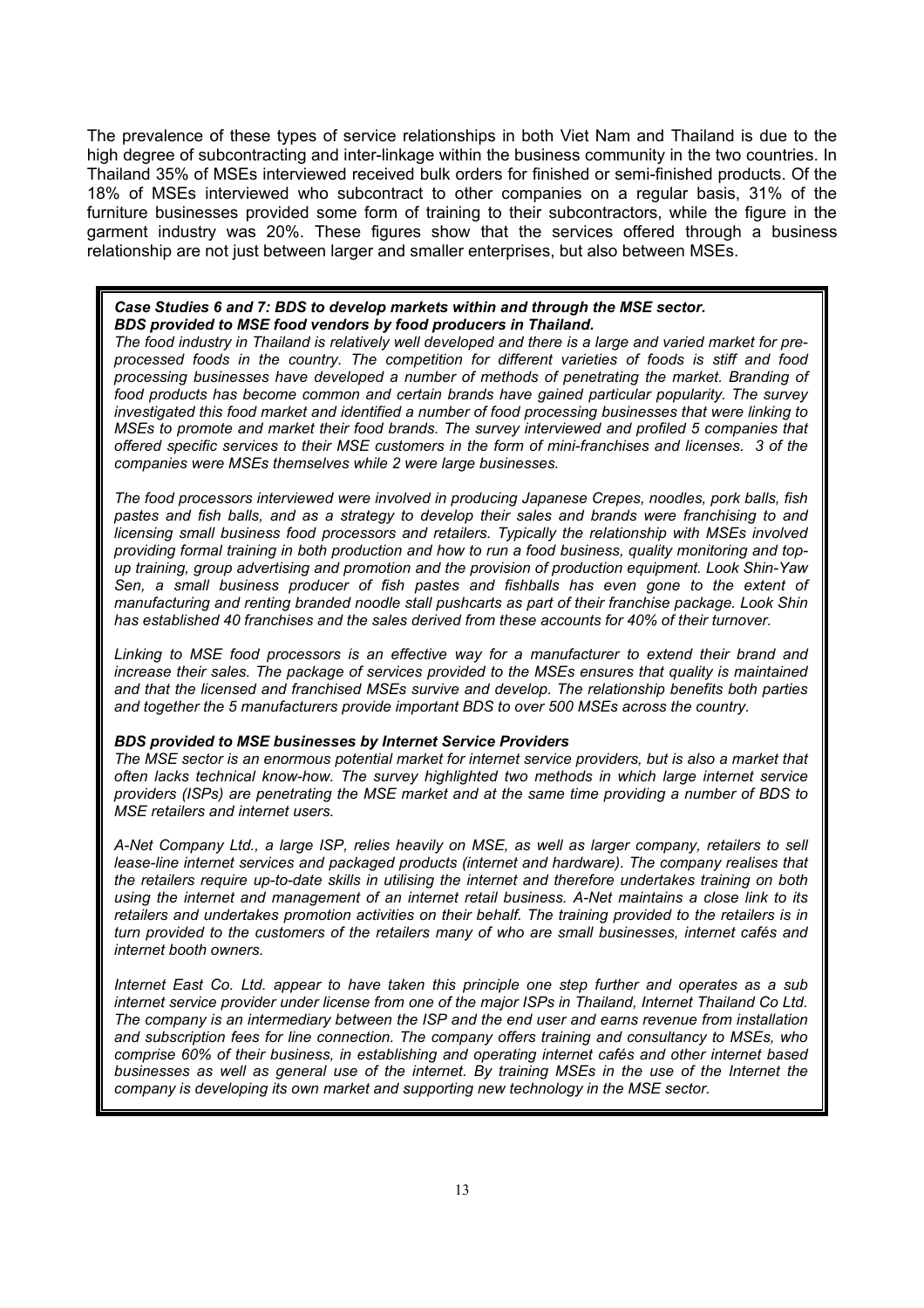### *Case studies 8 & 9: BDS to strengthen MSE suppliers.*

*BDS provided through international buyers to textile MSEs in Viet Nam* 

*Viet Nam is internationally renowned for its quality silk fabric and garment production and has an established international market. Much Vietnamese silk is produced and processed by MSEs and international buyers have to link to MSEs in order to purchase and develop products. Vietnamese silk therefore highlights some of the BDS inherent in market based business relationships. 3 silk garment manufacturers and exporters were interviewed to analyse the services provided through this business relationship.* 

*Tien Dat is a small, family run silk manufacturing and exporting business employing 8 people. It is itself a weaving workshop but is also involved in export and maintains a close contact with a Swiss silk buyer. In order to fulfill the orders from the international buyer the company links to 22 other MSEs comprising 3 silk weavers, 15 tailoring enterprises and 4 embroidering businesses. Tien Dat is therefore a link point for the international buyer to a network of MSEs and a strong relationship of mutual trust appears to have been established between the buyer and Tien Dat. The Swiss buyer assisted the company to establish a bank account purchased a fax machine and provides capital to undertake orders. The Swiss*  buyer has also sent their designer to Viet Nam to work with Tien Dat and its suppliers and *subcontractors to improve quality and develop new products. Two other similar companies who were interviewed also provided ongoing training to their subcontractors, as well as machinery (sewing machines) and equipment (embroidery needles).* 

*Tien Dat exemplifies the services that are often provided to MSE exporters through international buyers and in turn from MSE exporters to their suppliers and subcontractors. The three manufacturer-exporters interviewed linked to buyers in Switzerland, USA, New Zealand, Australia, Japan and Sweden and all noted important services other than access to markets that were being provided by these buyers, particularly product development, training, quality improvement and market information.* 

# *BDS provided to MSEs through an interior design company in Viet Nam*

*Viet Mai Ltd. is a relatively large interior design and decoration company with 25 full time employees. The company is involved in the interior design and decoration of buildings and links to 12 MSEs to undertake this work (4 wood workshops, 3 rattan and bamboo furniture manufacturers, 2 metal workshops, 2 textile suppliers, and 1 MSE involved in inlay and lacquer work). This link to a variety of skilled MSEs is essential for the diversity of work required in interior design, but rather than linking on an ad hoc basis, the company has endeavored to develop a close working relationship with its MSE subcontractors to ensure quality and reliability of production and supply.* 

*Viet Mai employs 4 designers who regularly work with the MSE subcontractors to develop new products. The company provides display space for the MSEs in its showroom and undertakes on-thejob quality control and production advice in the MSEs workshop. The importance of the company's MSEs subcontractors is apparent in the fact that 40% of Viet Mai's revenue is from subcontracts to MSEs and 15% is from commissions on the sale of the MSE's products.* 

*While professional, externally purchased design services utilised by MSEs are rare, Viet Mai highlights ways in which professional design and product development services are being provided to a number of MSEs through a subcontracting relationship.*

The survey highlighted and investigated a number of examples of business relationship based services including:

- Training, equipment hire, advertising and management support provided by a small business franchiser to MSE food processors in Thailand (see case study 6).
- Training, consultancy and advertising services provided by a large internet provider to small internet businesses in Thailand (see case study 7)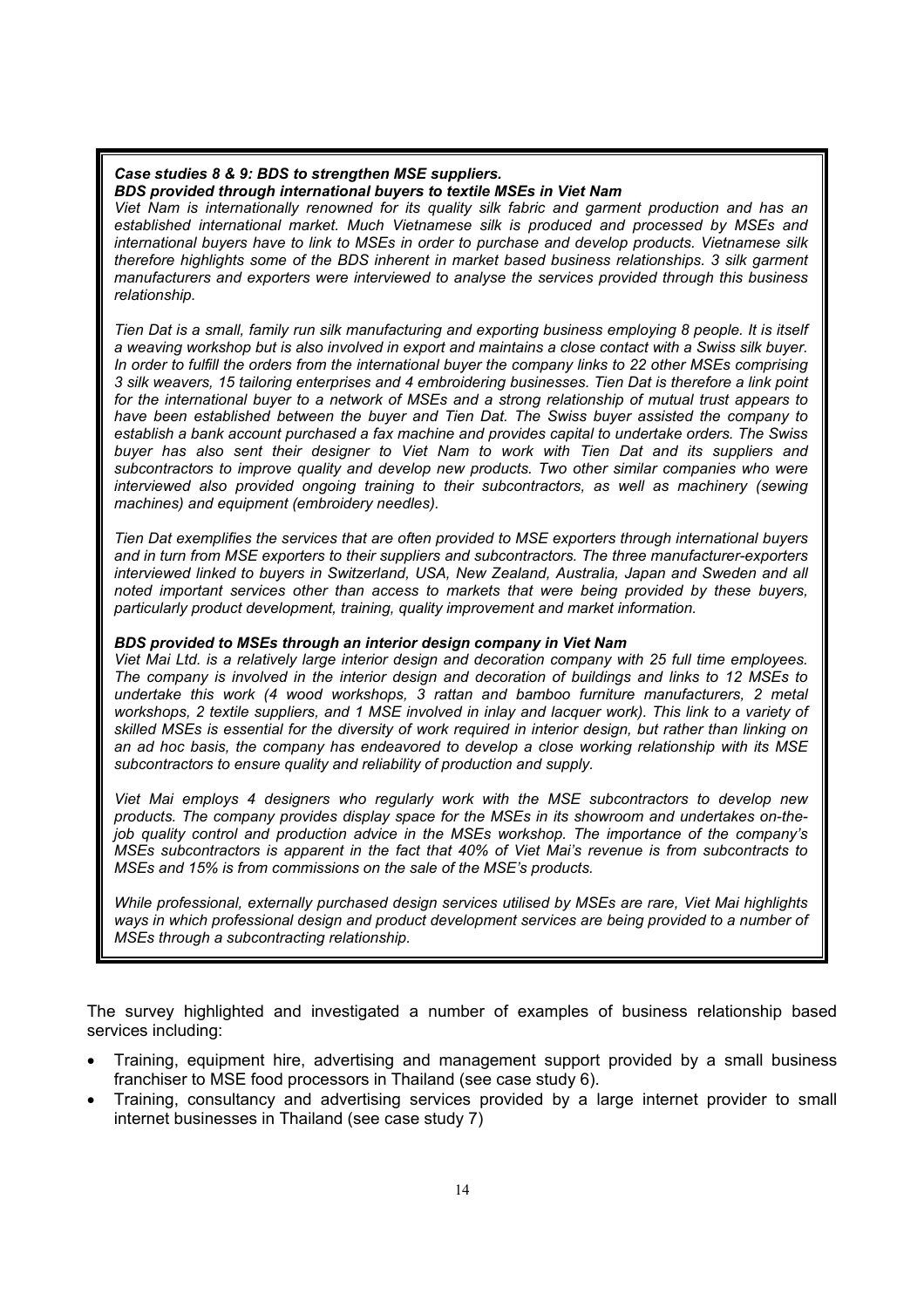- A Thai internet service business which works on behalf of a large internet provider to support MSE internet based businesses to establish and operate (see case study 7)
- Textile subcontracting companies in Thailand that provide markets, training, design and product development services to micro business weavers and small tailoring businesses.
- International textile buyers who are providing design and product improvement training to small business weavers and their suppliers in Viet Nam (see case study 8)
- An interior decorating company in Viet Nam that works with 12 MSEs and provides links to markets, display, design, product development, and on the job quality control services (see case study 9)

The affordability of these relationship-based services is not generally an issue for MSEs. Many of the services are either free or the cost is hidden in a commission or mark up. In the case of suppliers, e.g. the internet service providers, the services are purchased but the cost is part of a wider and more tangible product or service cost. In relationship based services, the service provider must decide on the viability of providing these supports. As such MSEs are generally happy to receive support in this way.

Unfortunately the survey was unable to ascertain exactly how valued these services are by MSEs, but there is a strong indication that MSEs rely particularly heavily on the market links provided through these relationships. 85% of respondents in Thailand, and 89% in Viet Nam stated that links to markets and customers were of most importance to their business.

While the prevalence of subcontracting, franchising and other inter-business relationships in South East Asia is not a new insight, the analysis of the role of these relationships in the context of the provision of BDS to MSEs has perhaps been neglected.

# 3.1.4 Services provided by the business environment

Commercial BDS are provided not only by companies and individuals through commercial transactions (purchased or on a commission basis) or through a formal business relationships, but also through informal channels, media, business networks and other players in the general business environment of MSEs. Links to customers, other businesspeople on an informal basis, and access to general media proved to be the most important source of information for many of the MSEs interviewed.

The survey indicated that the link to customers plays a critical role in providing business information, and product design ideas particularly in the manufacturing sectors (see tables 4 and 5). 53% of furniture businesses in Thailand, and 51% in Viet Nam place customers as their most important source of business and product design information. The IT sector, that relies on high technology, was not seen to rely on customers for design, but 45% of IT MSEs stated that customers played a critical role in providing market information.

**Table 4 and 5: Services provided through the business environment** 

Indicates the channels that MSEs stated as being the most important for information and advisory services.

| <b>Service</b>                    | <b>Channel</b>        | Wooden<br><b>Furniture</b> | Textile &<br>Garment | Ceramic &<br>Pottery | Food<br><b>Processing</b> | Liaht<br>Engineering | <b>Total</b> |
|-----------------------------------|-----------------------|----------------------------|----------------------|----------------------|---------------------------|----------------------|--------------|
| Information on<br>design          | Customers             | 51%                        | 76%                  | 63%                  | 27%                       | 73%                  | 63%          |
| Information on<br>design          | Print media           | 43%                        | 41%                  | 25%                  | 0%                        | 0%                   | 25%          |
| Advisory services<br>for business | Family and<br>friends | 81%                        | 59%                  | 88%                  | 73%                       | 68%                  | 71%          |
| General business<br>information   | Mass media            | 73%                        | 73%                  | 63%                  | 20%                       | 66%                  | 65%          |

#### **Viet Nam**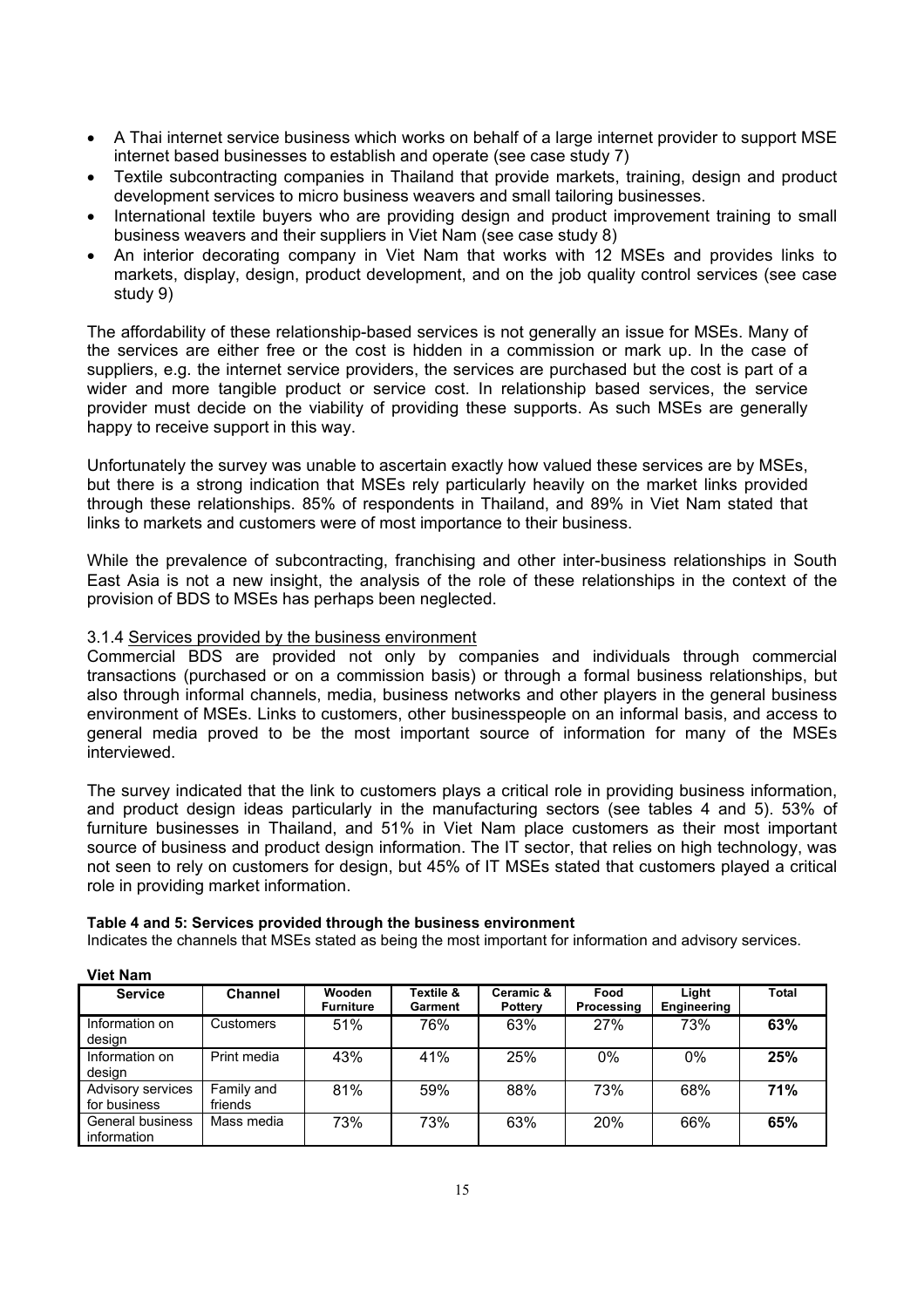#### **Thailand**

| <b>Service</b>                                            | <b>Channel</b>             | <b>Furniture</b> | Garment | Food | <b>IT Sector</b> | <b>Total</b> |
|-----------------------------------------------------------|----------------------------|------------------|---------|------|------------------|--------------|
| Information on<br>design                                  | Customers                  | 53%              | 21%     | 25%  | $0\%$            | 24%          |
| Information on<br>markets                                 | Customers                  | 58%              | 56%     | 23%  | 45%              | 45%          |
| Information on<br>markets                                 | Family and<br>friends      | 42%              | 26%     | 72%  | 42%              | 47%          |
| Advisory services<br>for business                         | <b>Business</b><br>friends | 39%              | 24%     | 10%  | 62%              | 34%          |
| Advisory services<br>for business                         | Family                     | 56%              | 50%     | 55%  | 18%              | 55%          |
| Awareness of useful & relevant<br>media for MSE business. |                            | 33%              | 71%     | 80%  | 82%              | 67%          |

Family and business friends proved to be the most important source of general business management advice. Surprisingly accountants and other professionals were seldom approached for advisory services and no food or IT businesses utilised this channel. 62% of IT businesses rate business friends as being their most important source of information, while 55% of Food businesses link to family members. Family and friends play a strong role in providing advisory services and market information, particularly in Viet Nam. This is hardly surprising in Viet Nam where family business networks were seen to be of high importance.

The importance of general media to MSEs is reflected across the sectors with 67% of respondents in Thailand stating that they were aware of media programmes or publications that are useful to their businesses. In the case of furniture MSEs, furniture magazines, home and garden magazines, TV programmes on homes and architecture were cited. For tailoring MSEs, fashion magazines and TV programmes on fashion and dress were of most interest. Food processing MSEs predominantly utilised cookbooks and watched TV cook shows, while the IT MSE sector was well served through links to the internet and IT magazines. Similarly in Viet Nam 65% of businesses overall stated that mass media was important for business information, but the relevance of media for design ideas was only noted in the furniture and textile and to a limited degree in the ceramic sector.

#### *Case study 10: Print media services to MSEs in Thailand*

*The survey indicated that the mass media play an important role in providing information to the MSE sector. Three magazine publishers were interviewed (two IT and one food and general business magazine) to find out whether these businesses are endeavoring to serve the MSE market and if so, what they offer to MSEs.* 

*All the publishers viewed MSEs as being a substantial client group, both as readers and advertisers. Computer Today Magazine estimates that 20% of its advertisers are MSEs, while Samnakpim Chivit Tong Sue, a general business magazine, estimates the figure at 40%. While these two publications are general information publications, the Shopping Computer Magazine is a computer advertising paper and as such is predominantly targeting MSE advertisers who account for 80% of their clients.* 

*All the companies were aware that their publications provide important information to MSEs, but the Computer Today Magazine appeared to focus more strongly on the larger business sector. The other two publications were looking at ways to expand both their MSE readership and advertising base, as one advertising executive noted 'the MSE business in Thailand is booming at present and more opportunities are opening up to support them through magazine advertising'. While the magazines are primarily interested in advertising and sales revenues, they are aware that there is a market niche in the small business sector and there is evidence that these magazines are adapting their content and advertising services to attract MSE readers and advertisers.*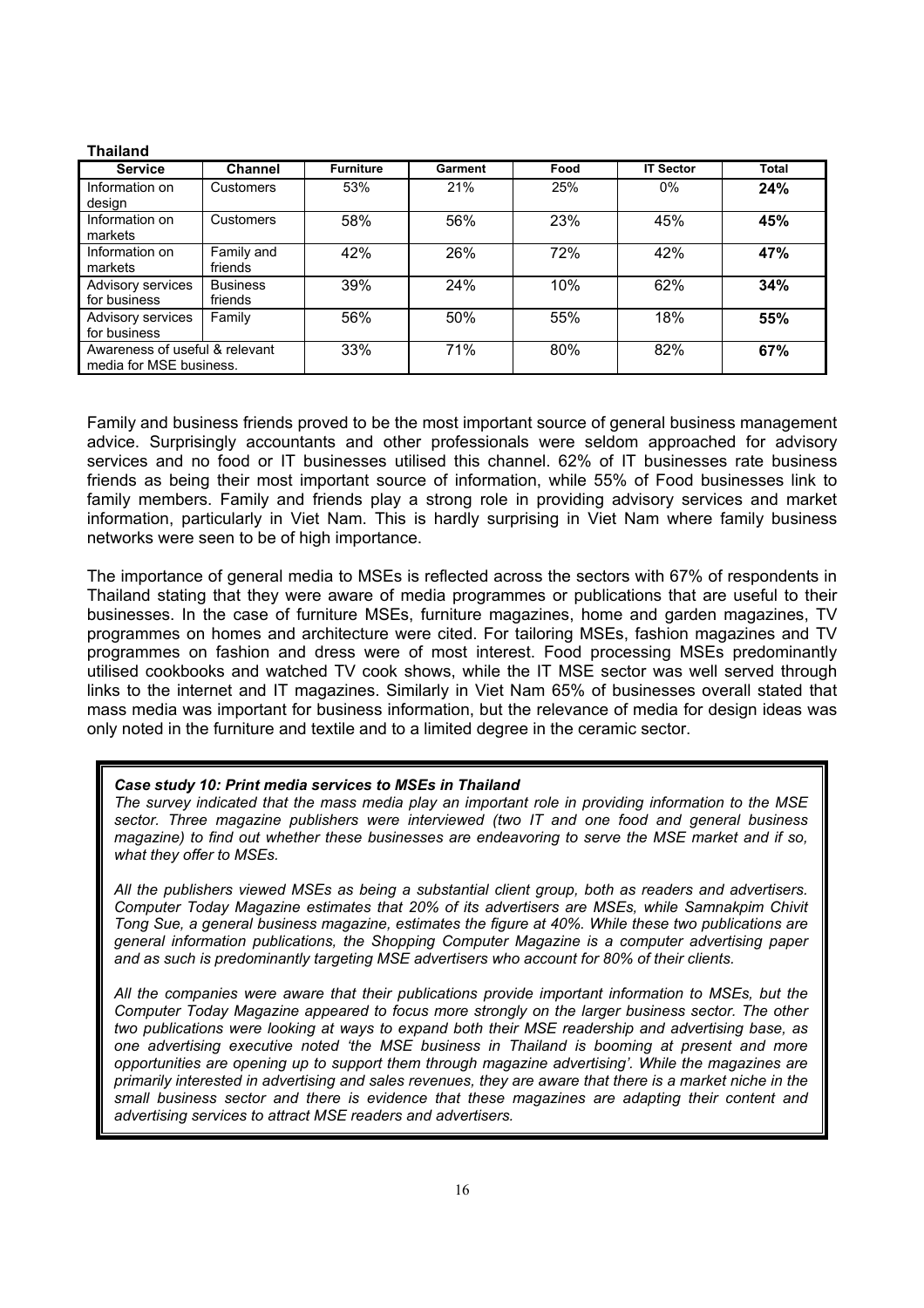# **3.3. General analysis of the findings**

Analysis and discussion on the market development of BDS in past SED forums has appeared to visualise the market as being comprised of SME purchasers and service-company providers. The survey of MSEs in Thailand and Viet Nam highlights that while this purchaser – provider relationship exists to some limited degree, there are a wide number of services being provided on a commission basis, through business relationships, and through the general business environment of MSEs.

A limited number of purchased BDS have been identified, but these types of services are stifled by constraints of both supply and demand. MSEs appear unwilling to invest scarce capital into BDS, many do not appear to feel that they require BDS support, or do not understand the potential benefits of BDS. While there is a low demand, there are also a number of supply constraints. Most BDS providers who are selling services have developed and designed their services for the larger and more formal business sectors and view MSEs as a small and limited segment of their market. Many services currently on offer, such as web page design, product design or consultancy, are not tailored to the very different technical and cost requirements of MSEs.

Purchased services may have an important role in BDS provision but the survey highlights that this purchased BDS market is not developing independently in the private sector. Work is therefore required to test new methods of developing BDS supply tailored to the MSE market, as well as strategies to stimulate demand among MSEs by creating awareness to the potential commercial benefits of utilising such services..

Commission based services do not suffer from the same demand constraints because payment is based on either performance or a mark-up. There is therefore little risk for the MSEs who utilise these services, and performance related payments are well suited to the limited cashflows of most MSEs. It is therefore likely that if a wider range of commission based services were offered they would be readily utilised by MSEs. The constraint to a wider use of commission based services is therefore based more on supply, and market limitations.

Similarly, business relationship services would be readily utilised by MSEs if they were available and the constraints are primarily supply based. These services were seen to provide MSEs with access to wider markets, production networks and information, as well as skills improvement, product development, training, tools and equipment leasing and hire, and management support. But these services are supply led and it is difficult for an MSE to actively seek such services.

The services provided by the general business environment were seen to be particularly important in information and advisory support, but did not extend outside these service areas. Family networks were seen to be important in both countries, particularly in Viet Nam, and links to customers provided crucial market information. These customer and family links are a critical feature of MSE businesses everywhere but, in the case of MSEs who have only local customers and local family contacts, can contribute to the isolation of MSEs from new market and technological developments. The media on the other hand, appears to offer access to national and international information and is being utilised heavily in both countries.

The survey therefore highlights that efforts to stimulate commercial BDS markets need to focus on services provided through a variety of commercial channels including those based on commission, business partnership and the business environment.

# **4. Considerations for donor interventions to stimulate BDS markets**

# **4.1 The 'affordability' of market driven services**

Donor initiatives to support MSE development are particularly important in enhancing employment and improving the household incomes of some of the poorest people in developing economies. MSE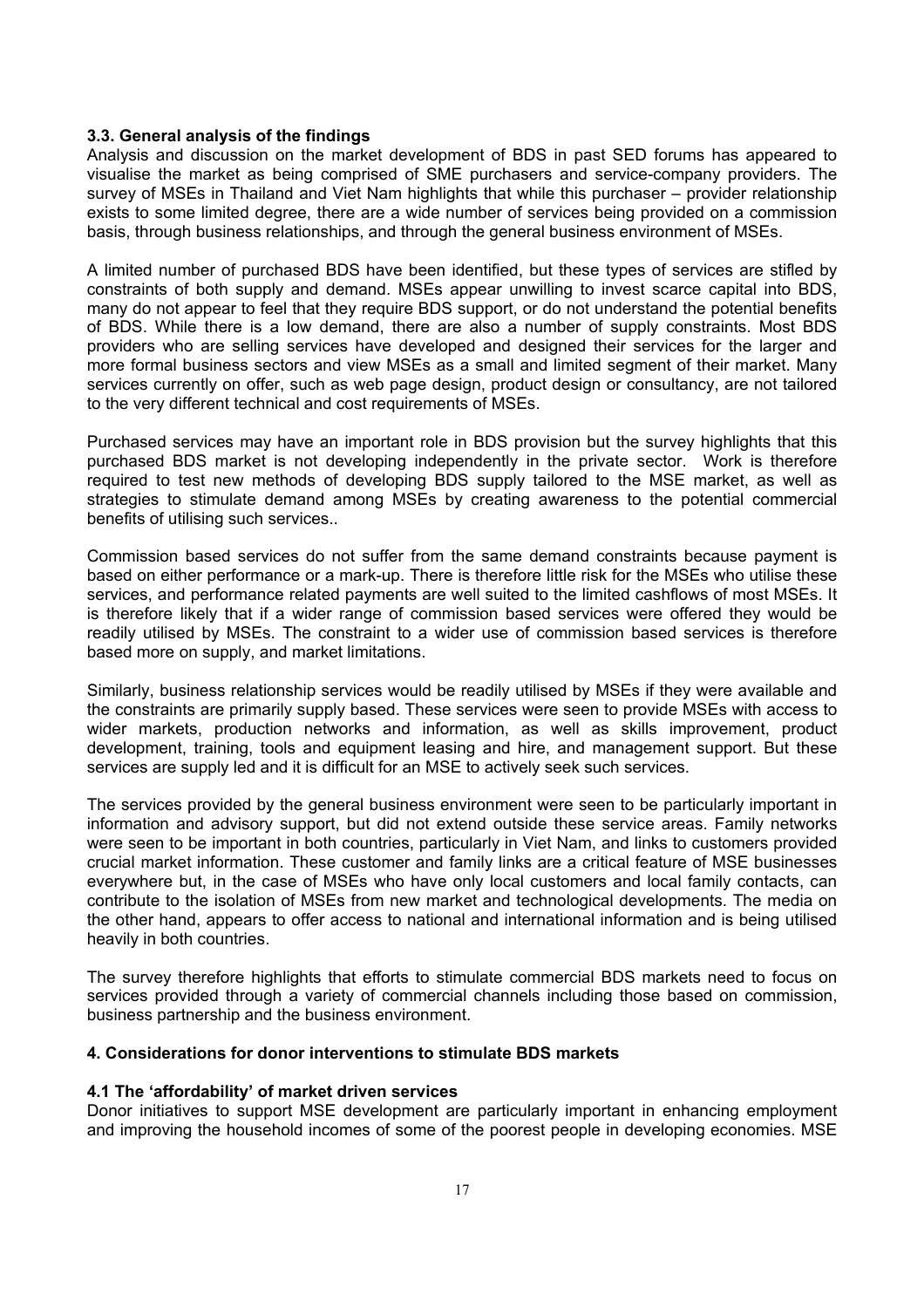development is therefore seen as a fundamental component for sustainable poverty alleviation. But there has been reluctance for many development policy makers and in particular for development practitioners in accepting market principles of BDS provision for the smallest enterprises.

While the potential benefits of the market development of services in terms of sustainable MSE growth and increased impact is generally accepted, many SED professionals view it as impractical. How can the poorest businesses pay for services when business is a method for survival and they are on the margins of profitability? Affordability of BDS by MSEs has therefore become something of a stumbling block to the full acceptance of the market development of services, and has stalled many initiatives in this area.

There are those among us who believe that services designed specifically for the MSE market and provided through appropriate commercial channels can be affordable to MSEs and that there is real potential in stimulating the purchase and sale of BDS in this sector. But this work is in its infancy and to-date little has been actually proven and valuable work remains to be done.

In the meantime though, we should not allow the affordability argument to discredit market based initiatives and stall work in this area. The survey detailed in this report indicates that the real commercial BDS market encompasses a wide range of services provided through a variety of channels. In most of the services highlighted, affordability is not a major issue for MSEs and services are linking to the smallest enterprises. There is therefore much work to do in supporting and stimulating these commercial service channels, while the appropriateness of the sale of BDS to MSEs is tested. But these services which are part of the every day activities of private business are somewhat outside the traditional territory of donors. Can and should donors try to intervene in this market, or is it an area in which donors have no place?

# **4.2 Is there a role for donor intervention in the BDS marketplace?**

The survey detailed in this report has highlighted a wide range of BDS that are being provided to MSEs on a purely private and commercial basis, but has shown that these BDS are not found in the traditional buyer-seller market place but are wrapped up in the more complex, every-day business activities of MSEs. There is a plausible argument that this is a no-go area for donors, an area that is 'too private sector' and too 'personal' for publicly-funded initiatives to develop, more than it distorts. According to this school of thought, Small Enterprise Development should therefore leave this BDS market well alone and allow it to develop naturally.

On the other hand, there is the potential to have a wide and sustainable impact on micro and small enterprise development if methods can be found to positively stimulate these BDS markets; an impact and sustainability that has been elusive in more traditional approaches of publicly-funded business development.

*a wide range of BDS that are being provided to MSEs on a purely private and commercial basis, but these BDS are not found in the traditional buyer-seller market place but wrapped up in the more complex, every-day business activities of MSEs* 

Rather than writing off this area of BDS provision as being outside the scope of donor intervention, donors should perhaps look at methods of positively developing these service delivery channels. This may require a fundamental shift in the focus and methodology of public funded initiatives and is likely to involve direct and indirect partnerships with private enterprise. These partnerships will increase the danger of negative donor distortion in the market and will therefore require increased monitoring and awareness of the positive and negative effects of interventions on the market place. This is a path that is perhaps littered with pitfalls but one which could lead to effective and sustainable growth in the MSE sector.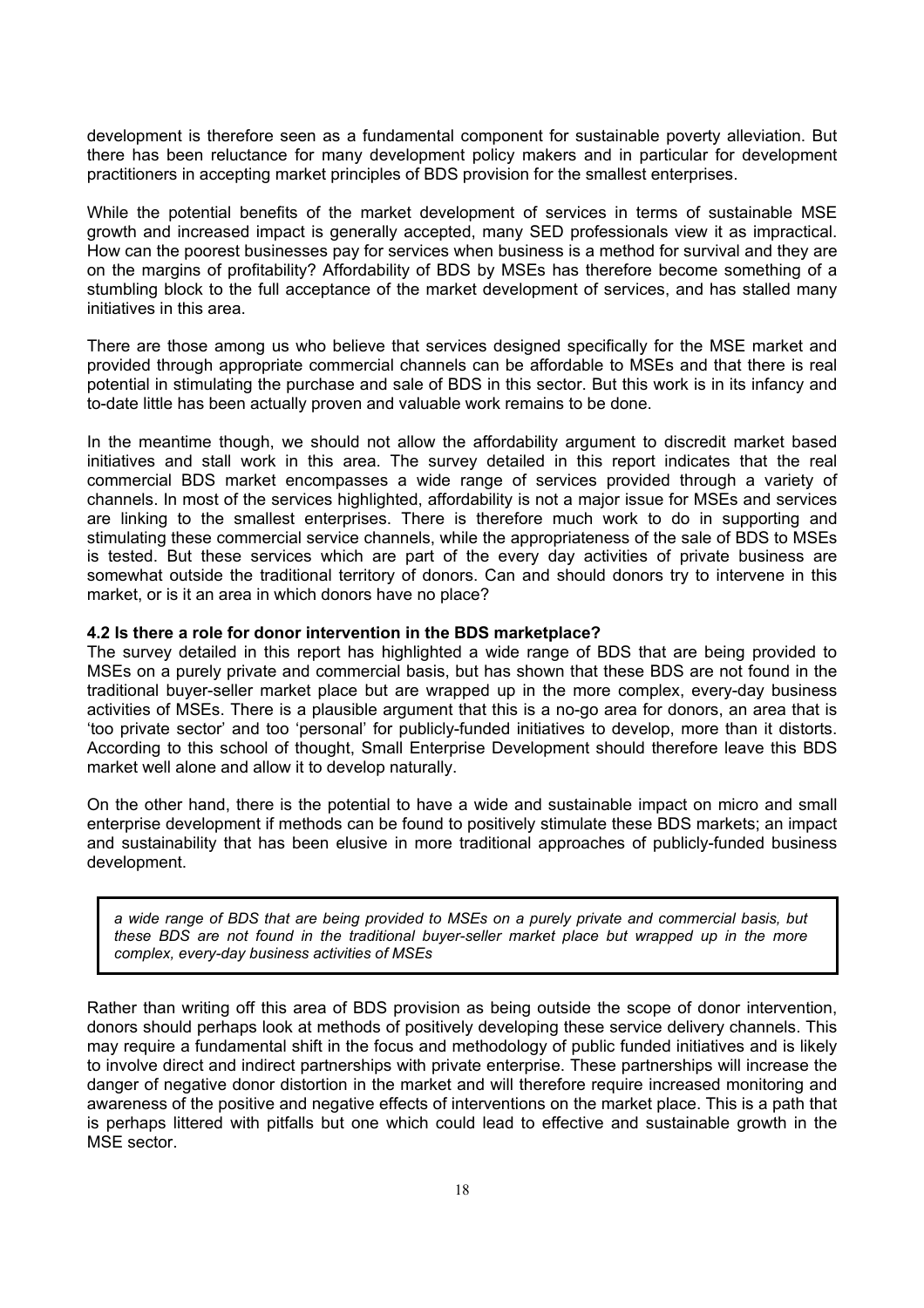# **4.3 Challenges of avoiding distortion in the private market place.**

The survey has shown that there is existing commercial BDS provision within the private sector, and it has been argued that there is potential to build on and enhance this service provision. But there is a strong danger that interventions could effectively diminish, rather than enhance commercial BDS provision. This is particularly true in the case of financial supports to BDS providers, where the hard cash of the donor can result in private sector players adapting their services to the 'donor market' and away from MSEs.

When considering any intervention, avoiding negative distortion will be a major challenge for donors. Wherever possible donor interventions should avoid financial support to BDS provision and concentrate on non-financial interventions, and in many cases the provision of ideas, knowledge, expertise and facilitation is likely to be a more effective tool than large quantities of money. Where financial support is required, interventions should utilise private sector mechanisms that will form commercially based partnerships e.g. equity capital, or underwritten loans.

Whichever approach is adopted, donors will require to enter this market with great sensitivity and care and with the knowledge that their presence could be potentially damaging.

# **5. Opportunities for donor interventions**

If we are to accept that donors could have a place in enhancing the non-purchased commercial BDS market, then what strategies could be developed to enhance these types of services?

# **5.1 Opportunities in enhancing commission based services**

How many services can be provided on a commission rather than a fee basis? This is a question that SED practitioners should try to answer. The survey indicates that MSEs will be more willing to utilise services offered on a commission rather than on a fee basis. It is therefore arguable that the service sector for MSEs is most likely to be successful if it is, as far as possible, commission based.

There is therefore need to look in a creative way at services that could be provided on a commission basis. For example, could product design services be provided to MSEs and a commission paid on the sales of the product, or could publicity services be offered on a commission basis for orders received?

There is probably scope to increase the number of services that are already being provided on a commission basis. While this potentially increases the risk for service providers it also offers a new market opportunity. Donors could also assist service providers in testing this approach and perhaps look at ways of reducing the cashflow implications of a delayed return on investment for the service provider.

Commission based services that already exist in the private sector could perhaps also be enhanced. For example, training could be provided to existing sales businesses, and non-financial support could be provided to establish sales based micro-enterprises.

### **5.2 Opportunities to enhance business relationship based services**

The survey has shown that there are business opportunities in establishing companies that link to MSEs through a variety of business relationships, including supplier/buyer, subcontracting, franchise and licensing relationships. In fact the survey shows that the companies who strategically link to MSEs have the potential of gaining a real competitive edge over other players in the market.

Linking to MSEs also has a number of potential risks and problems that possibly limit the number of such initiatives. The MSE sector is an unknown area for many larger businesses and MSEs often have the reputation of being unreliable and producing inferior quality products. Additionally,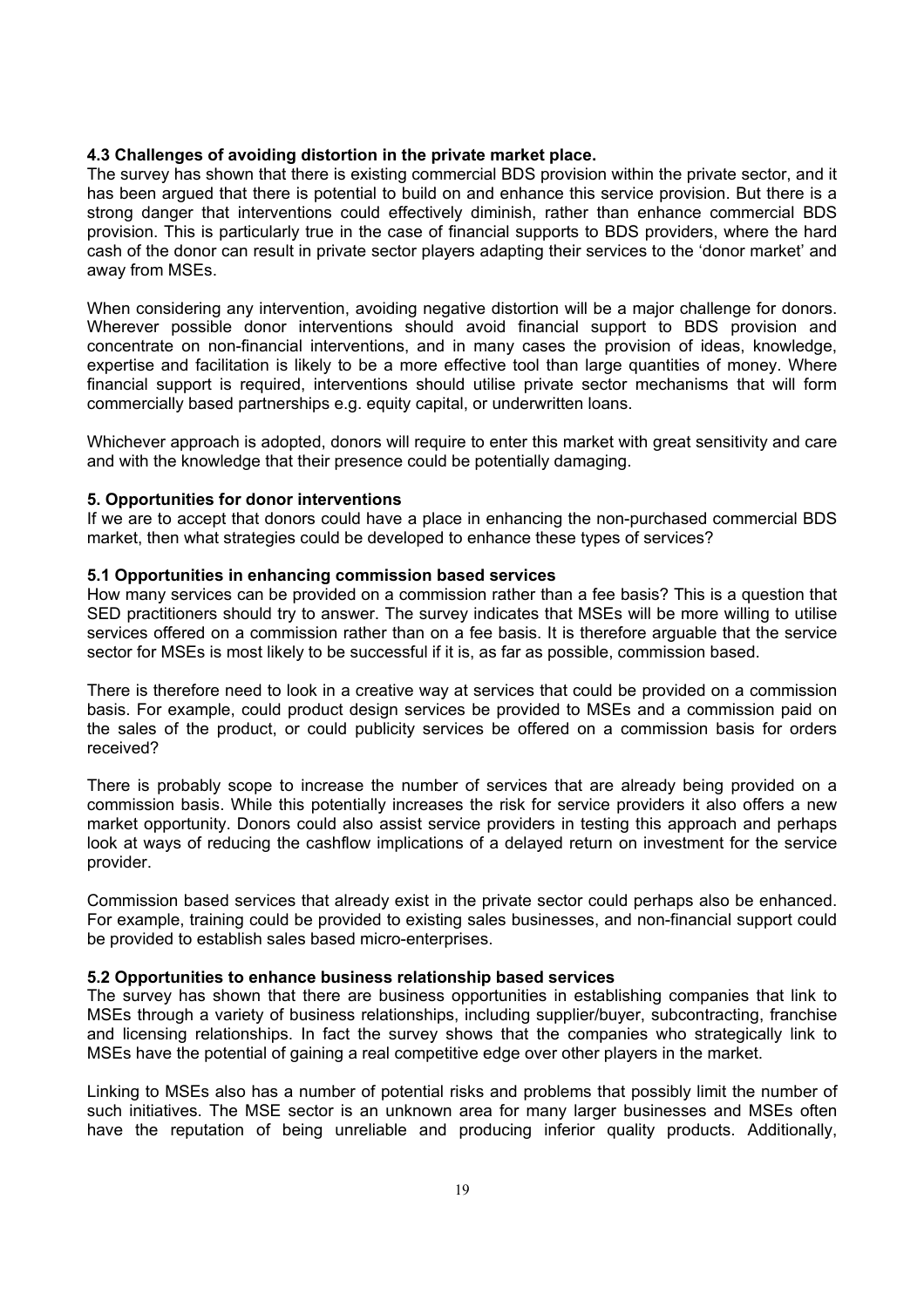subcontracting and franchising are not nearly as prevalent in many parts of the world, such as Africa, as they are in Southeast Asia.

Donor interventions must therefore look at how to reduce the perceived and real risks of establishing businesses that rely on and link to MSEs. Donors should prove the opportunities inherent in linking to MSEs by establishing proven pilots that are established completely within the private sector. There are a number of ways in which this could be undertaken.

Partnerships between donors (or SED organisations) and private businesses could be established to test business opportunities in linking to MSEs. For example a partnership with an internet provider to set up a programme of stimulating and supporting MSE internet based companies, or partnerships to pilot test franchising through MSEs.

In areas where little subcontracting exists, financial support such as venture capital or access to loans may prove to be a viable method of establishing companies that link to MSEs. Non financial supports could also prove effective in stimulating new and improved linkages to MSEs. For example, advisory and consultancy services on how to develop retail through the MSE sector, how to access and cultivate MSE markets, or how to develop and improve supplies derived from the MSE sector.

International linkages between buyers and MSEs, such as the example of the Vietnamese silk producers, have a number of start-up constraints, not least business trust. This lack of trust is probably particularly lacking in volatile business environments and with survivalist MSEs, in other words in areas in which small enterprise development is most crucial. Some donor initiatives have endeavored to place intermediary organisations between the international buyers and MSEs to solve this problem, but have therefore placed a block between the potential BDS provider and the MSEs. These intermediaries, who are often locally based and non-commercial, are therefore relied on to provide the information, training and product development that could be provided directly, and probably more effectively, by the private sector. Donor initiatives should therefore look at ways to increase direct transactions between buyers and MSEs, and reduce the risk and trust constraints of these direct transactions. MSE introduction services and some kind of insurance against financial misuse could be two ways of achieving this.

## **5.3 Opportunities in enhancing services provided by the business environment**

While services provided by informal networks are probably the most difficult to enhance in many ways, there are possible opportunities for successful interventions. Some work has already been undertaken in enhancing business networks through business clubs, association meetings etc. Business networks are obviously an important factor for MSEs and initiatives in this area are important.

In addition, it has been seen that direct contacts between customers and MSEs are critical for product development and market awareness. While much information can be transferred during the day to day transactions with customers, it would be beneficial to look at ways of enhancing customer – MSE contacts. Larger and formal business has proven adept at this and customer feedback forms and questionnaires are accepted practices for good business. Ideally similar, although probably less formal, customer feedback mechanisms would be adopted by the MSE sector and would enhance the quality of information provided to MSEs by their existing and potential customers.

Information provided by service providers in the general marketplace, such as the media, could be enhanced by donor support. TV, radio and magazines were seen to provide an important service to MSEs who in most countries, and particularly in developing countries, form a large and important sector of the community. Many of these media companies may be unaware of this group and have not identified them as a large segment of their audience or readership. Support could therefore be provided to these companies to research and understand the interests and needs of this segment of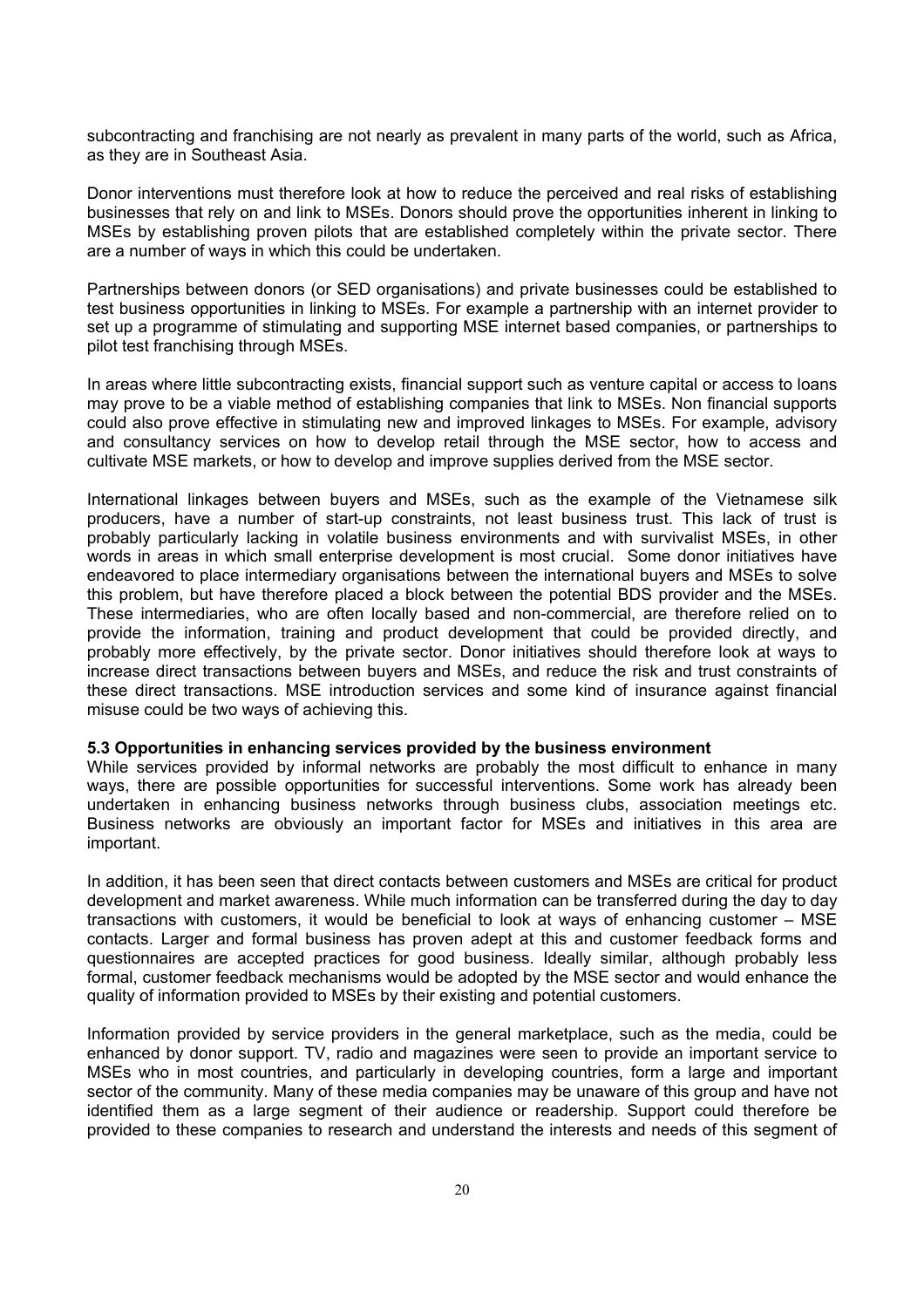their clientele, as well as assistance in developing specific programmes or articles for MSEs. This approach has been adopted successfully in East Africa to stimulate private media companies to target MSEs<sup>6</sup>. Initiatives in supporting the general media to understand the business opportunities inherent in targeting the MSE sector have the potential of enhancing the quality of mass media information services to MSEs.

# **5. Conclusions**

 $\overline{a}$ 

It is hoped that this paper will assist donors to re-analyse some of the underlying assumptions on which the debate and analysis of the market development of BDS has been based, to date. There is some argument about the benefits and impact, both positive and negative, of long-term donor supported BDS that have in the past been provided predominantly by public or non-governmental organisations. There appears to be less argument about the *ideal* of stimulating sustainable private sector services and the potential long-term benefits of a private BDS market. But while there is general acceptance of the ideal, there is equally great skepticism of the practicalities of the approach particularly when analysed in the context of poverty alleviation programmes involving the smallest and most under-capitalised businesses in developing countries.

This paper suggests that the applicability of market concepts of BDS to the smallest MSEs is valid; but that the model of a formal service sector selling BDS to MSEs, as exists for medium and larger companies, is unlikely to apply.

While there is much experimental work to be undertaken in testing the feasibility of selling BDS to MSEs, there is also considerable scope in looking at methodologies of enhancing self supporting interrelationships between MSEs, and between MSEs and larger businesses. There is also much work to be done in looking at strategies of enhancing a service sector whose revenues are based on profit share, mark-up and commissions rather than on the traditional ideas of service fees.

The BDS market is perhaps not as clearly defined or as easily categorized as we have assumed in the past, but there are a number of potential opportunities to stimulate an enhanced, sustainable and truly relevant BDS market for MSEs. The challenge for donors and the SED profession as a whole, is to grasp this challenge and to innovate and test new approaches of developing all of the commercial BDS channels that exist in the real marketplace.

<sup>&</sup>lt;sup>6</sup> The Central Broadcasting Service of Uganda established a twice-weekly programme for MSEs after receiving nonfinancial consultancy support from FIT Uganda to analyse the MSE market and develop the programme format. A Ugandan national newspaper company has also indicated interest in establishing a joint venture to publish a weekly newspaper for MSEs.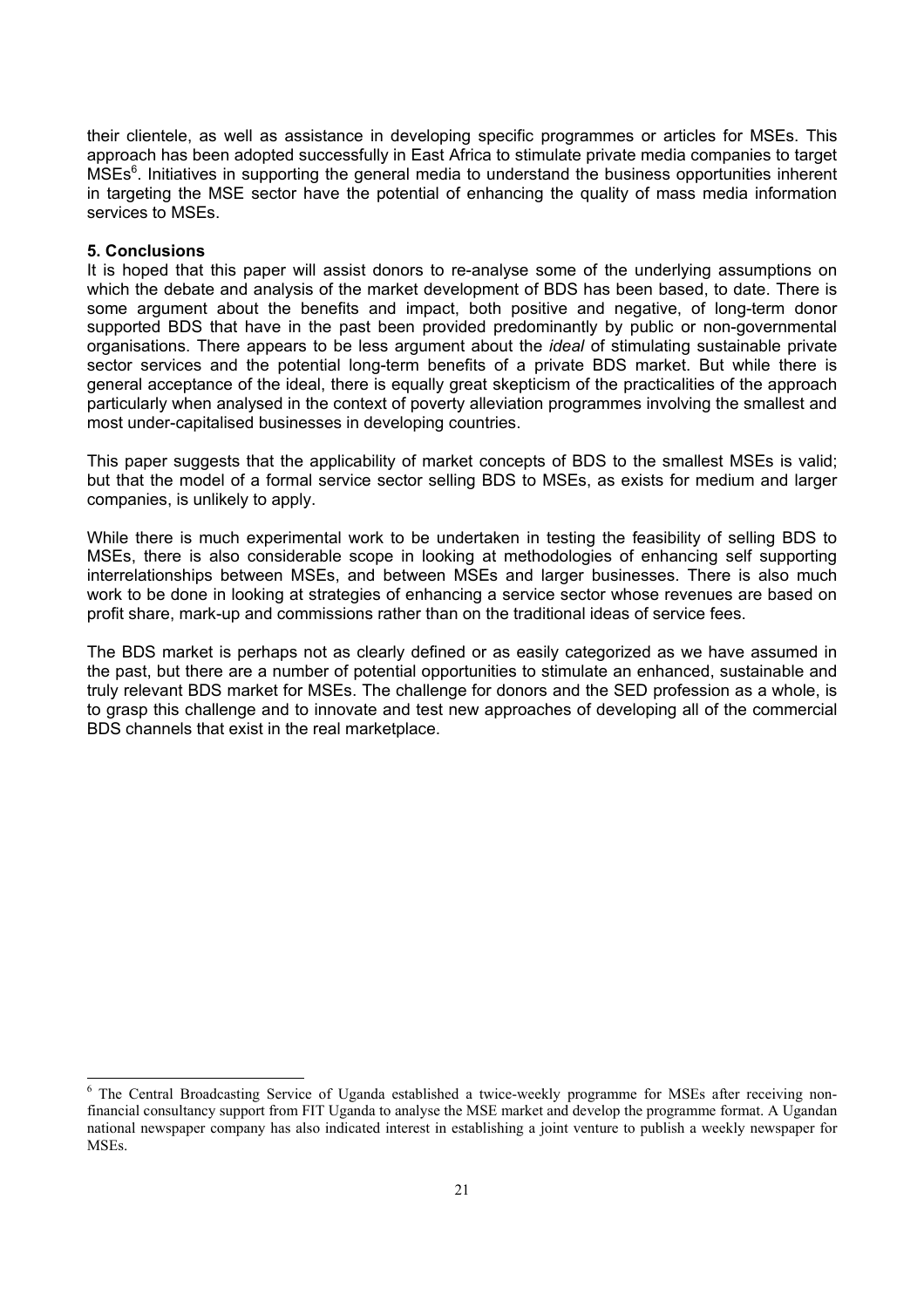**Annex 1: Survey methodology** 

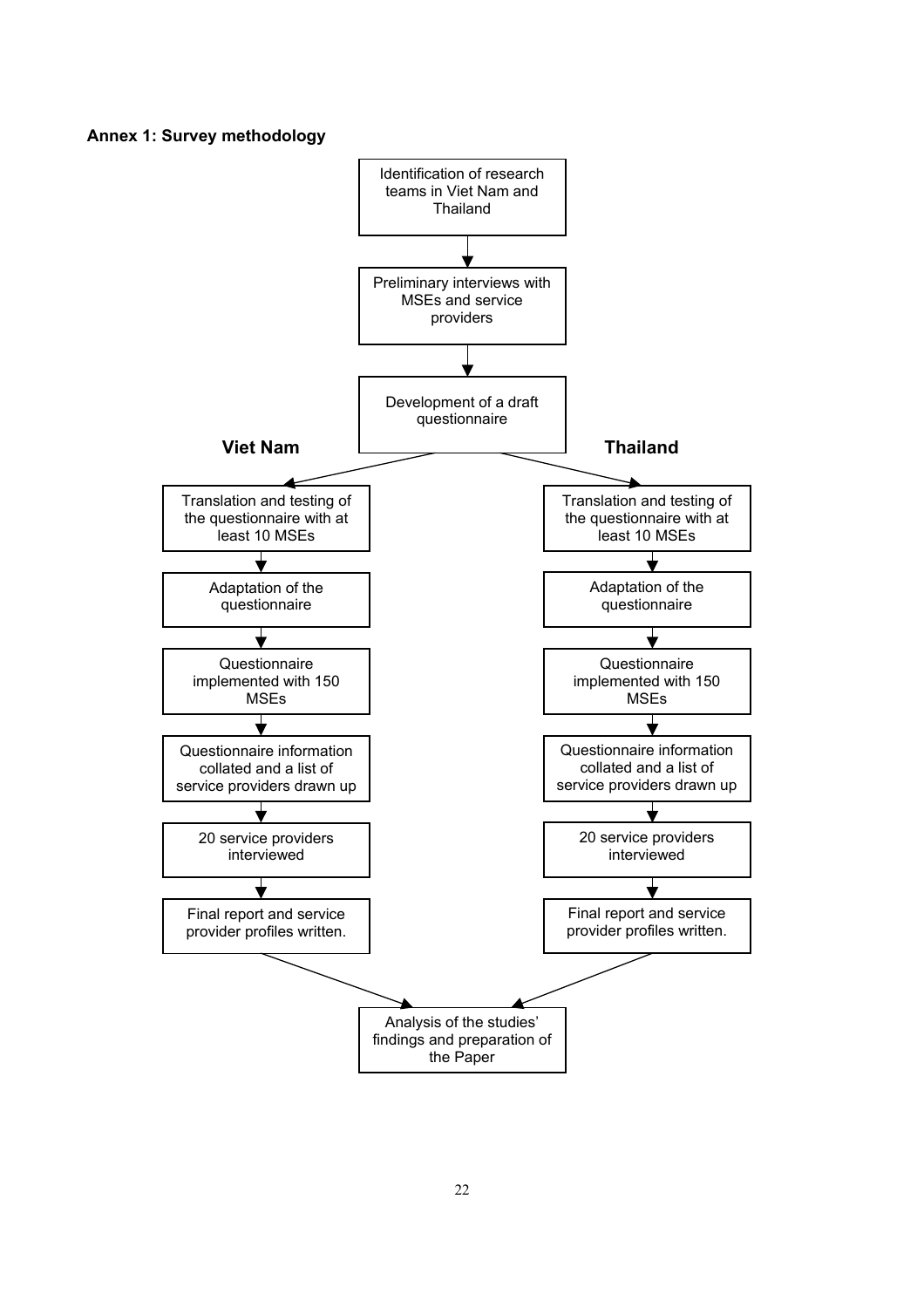# **SEED WORKING PAPERS**

- 1. "Home Work in Selected Latin American Countries: A Comparative Overview" *(Series on Homeworkers in the Global Economy)*, Manuela Tomei, 2000
- 2. "Homeworkers in Paraguay" *(Series on Homeworkers in the Global Economy)*, María Victoria Heikel, 2000
- 3. "Homeworkers in Peru" *(Series on Homeworkers in the Global Economy)*, Francisco Verdera, 2000
- 4. "Job Quality and Small Enterprise Development" *(Series on Job Quality in Micro and Small Enterprise Development)*, 1999
- 5. "The Hidden MSE Service Sector: Research into Commercial BDS Provision to Micro and Small Enterprises in Viet Nam and Thailand" *(Series on Innovation and Sustainability in Business Support Services (FIT))*, Gavin Anderson, 2000
- 6. "Home Work in Argentina" *(Series on Homeworkers in the Global Economy)*, Elizabeth Jelin, Matilde Mercado, Gabriela Wyczykier, 2000
- 7. "Home Work in Brazil: New Contractual Arrangements" *(Series on Homeworkers in the Global Economy)*, Lena Lavinas, Bila Sorj, Leila Linhares, Angela Jorge, 2000
- 8. "Home Work in Chile: Past and Present Results of a National Survey" *(Series on Homeworkers in the Global Economy)*, Helia Henríquez, Verónica Riquelme, Thelma Gálvez, Teresita Selamé, 2000
- 9. "Promoting Women's Entrepreneurship Development based on Good Practice Programmes: Some Experiences from the North to the South" *(Series on Women's Entrepreneurship Development and Gender in Enterprises — WEDGE)*, Paula Kantor, 2000
- 10. "Case Study of Area Responses to Globalization: Foreign Direct Investment, Local Suppliers and Employment in GyÅr, Hungary" *(Series on Globalization, Area-based Enterprise Development and Employment)*, Maarten Keune, András Toth, 2001
- 11. "Local Adjustment to Globalzation: A Comparative Study of Foreign Investment in Two Regions of Brazil, Greater ABC and Greater Porto Alegre" *(Series on Globalization, Area-based Enterprise Development and Employment)*, Glauco Arbix, Mauro Zilbovicius, 2001
- 12. "Local Response to Globalization: MESTA Region, Bulgaria" *(Series on Globalization, Area-based Enterprise Development and Employment)*, Hanna Ruszczyk, Ingrid Schubert, Antonina Stoyanovska, 2001
- 13. "Ethnic Minorities Emerging Entrepreneurs in Rural Viet Nam: A Study on the Impact of Business Training on Ethnic Minorities", Jens Dyring Christensen, David Lamotte, 2001
- 14. "Jobs, Gender and Small Enterprises in Bangladesh: Factors Affecting Women Entrepreneurs in Small and Cottage Industries in Bangladesh" *(Series on Women's Entrepreneurship Development and Gender in Enterprises — WEDGE)*, Nilufer Ahmed Karim, 2001
- 15. "Jobs, Gender and Small Enterprises: Getting the Policy Environment Right" *(Series on Women's Entrepreneurship Development and Gender in Enterprises — WEDGE)*, Linda Mayoux, 2001
- 16. "Regions, Regional Institutions and Regional Development" *(Series on Globalization, Area-based Enterprise Development and Employment)*, Maarten Keune, 2001